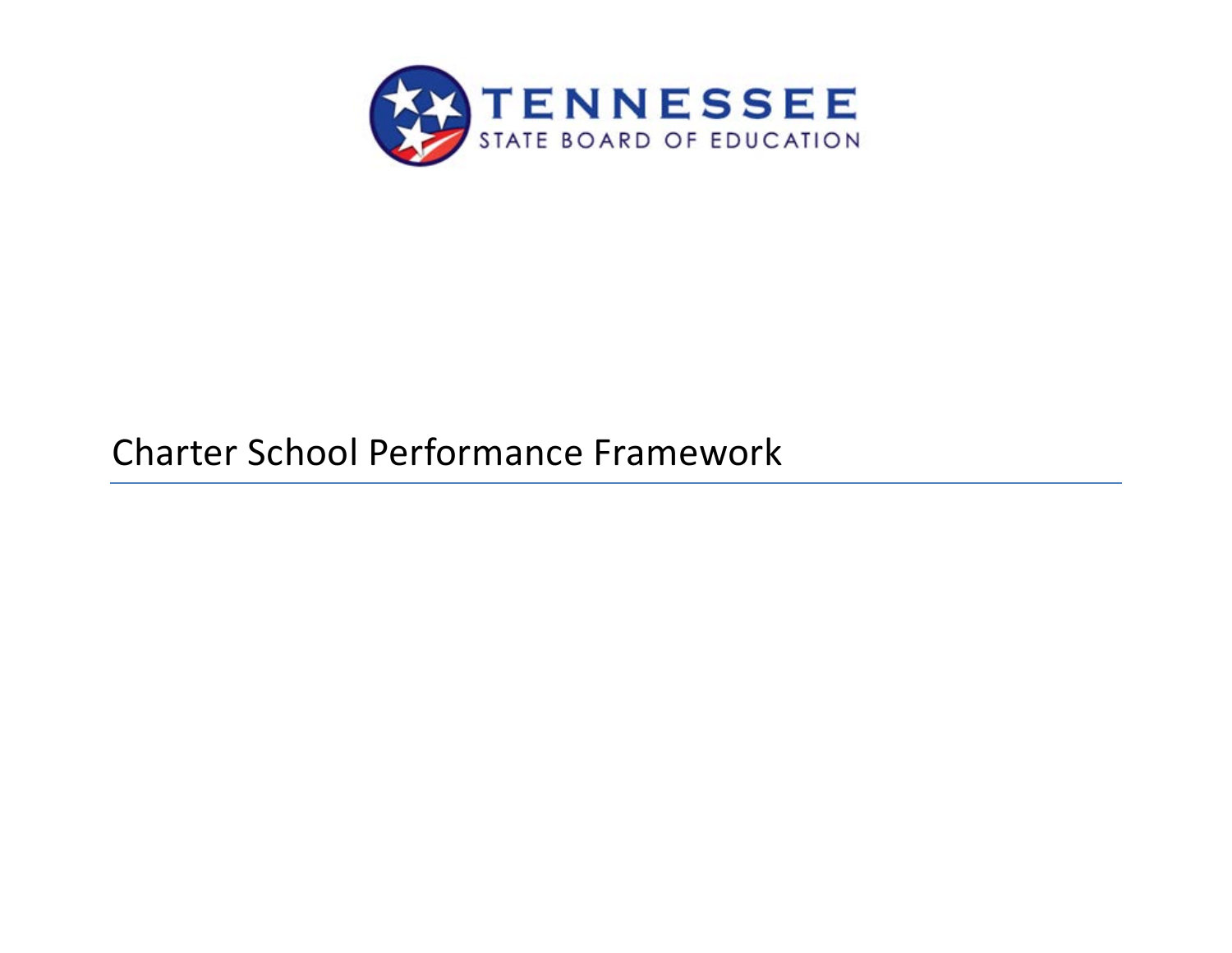<span id="page-1-1"></span><span id="page-1-0"></span>

#### **Acknowledgements**

The Tennessee State Board of Education would like to acknowledge and thank the National Association of Charter School Authorizers,<sup>[1](#page-1-0)</sup> the Metropolitan Nashville Public School's Office of Charter Schools,<sup>[2](#page-1-1)</sup> and the Tennessee Achievement School District for use of their framework templates, guidance, and assistance in the creation of this performance framework. In addition, we appreciate the assistance of the Tennessee Department of Education for guidance around the state's accountability framework and their thought-partnership during the development of this performance framework.



© 2014 National Association of Charter School Authorizers (NACSA)

This document carries a Creative Commons license, which permits noncommercial re-use of content when proper attribution is provided. This means you are free to copy, display and distribute this work, or include content from the application in derivative works, under the following conditions:

**Attribution** You must clearly attribute the work to the National Association of Charter School Authorizers, and provide a link back to the publication a[t http://www.qualitycharters.org/.](http://www.qualitycharters.org/) **Noncommercial** You may not use this work for commercial purposes, including but not limited to any type of work for hire, without explicit prior permission from NACSA. **Share Alike** If you alter, transform, or build upon this work, you may distribute the resulting work only under a license identical to this one.

For the full legal code of this Creative Commons license, please visi[t www.creativecommons.org.](http://www.creativecommons.org/) If you have any questions about citing or reusing NACSA content, please contact us.

<sup>1</sup> National Association of Charter School Authorizers, "Core Performance Framework and Guidance," March 2013, accessed August 26, 2014, available at [www.qualitycharters.org.](http://www.qualitycharters.org/)

<sup>2</sup> Metropolitan Nashville Public Schools, Office of Innovation, "Performance Frameworks," April 2013, available at [http://www.mnps.org/AssetFactory.aspx?did=88196.](http://www.mnps.org/AssetFactory.aspx?did=88196)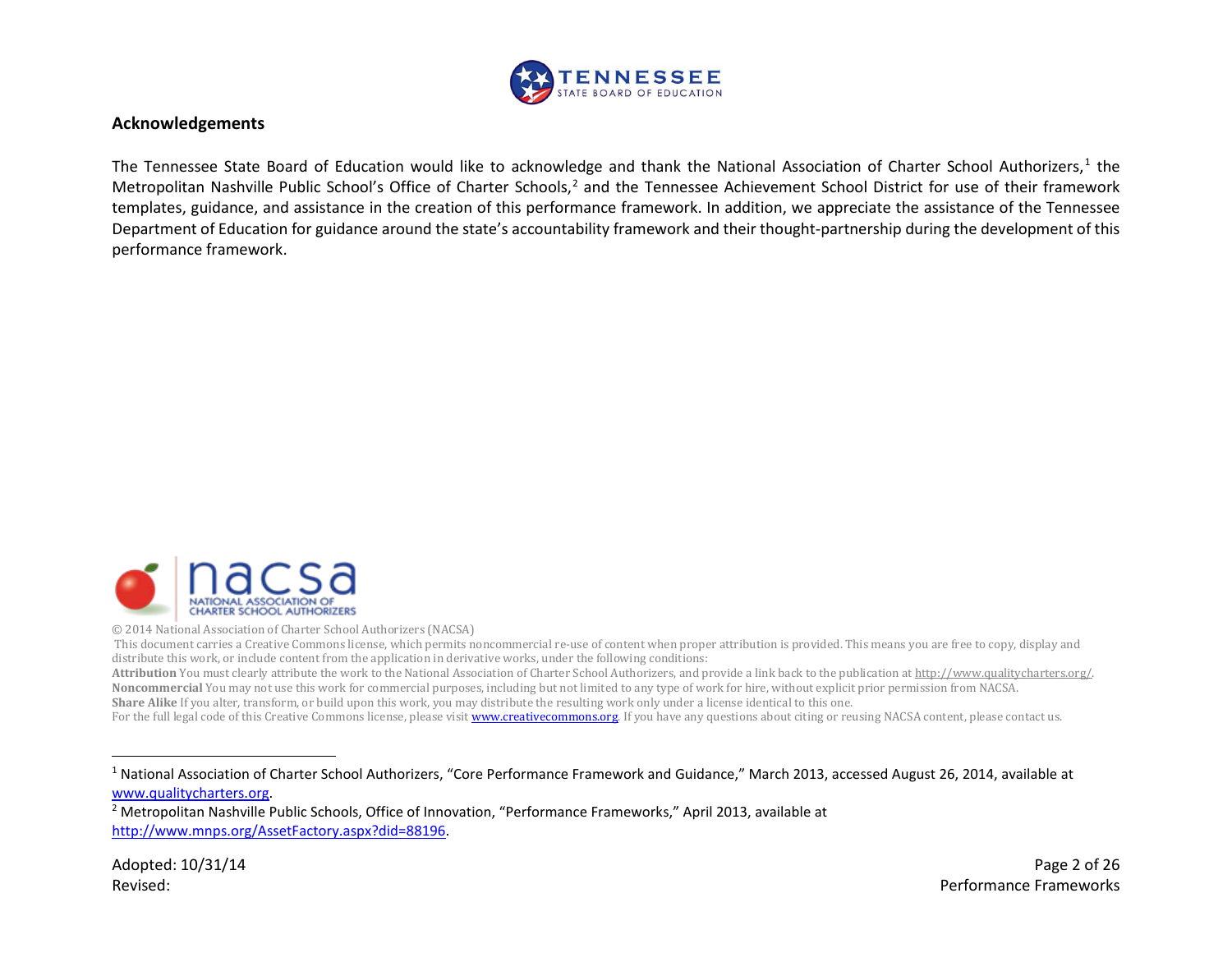

#### **About the Performance Framework**

The Tennessee State Board of Education's mission with regard to its role as an appellate authorizer of charter schools is laid out in State Board Policy 6.100. This policy states, "The mission of the State Board is to increase families' access to high-quality charter schools." Therefore, this document outlines the comprehensive benchmarks by which charter schools authorized by the Tennessee State Board of Education will be measured and evaluated in order to meet the mission stated above. The framework addresses the academic, financial, and organizational benchmarks by which schools will be scored to indicate the overall success and health of the charter school. A charter school's performance on these measures will be published in the annual report produced by the State Board of Education.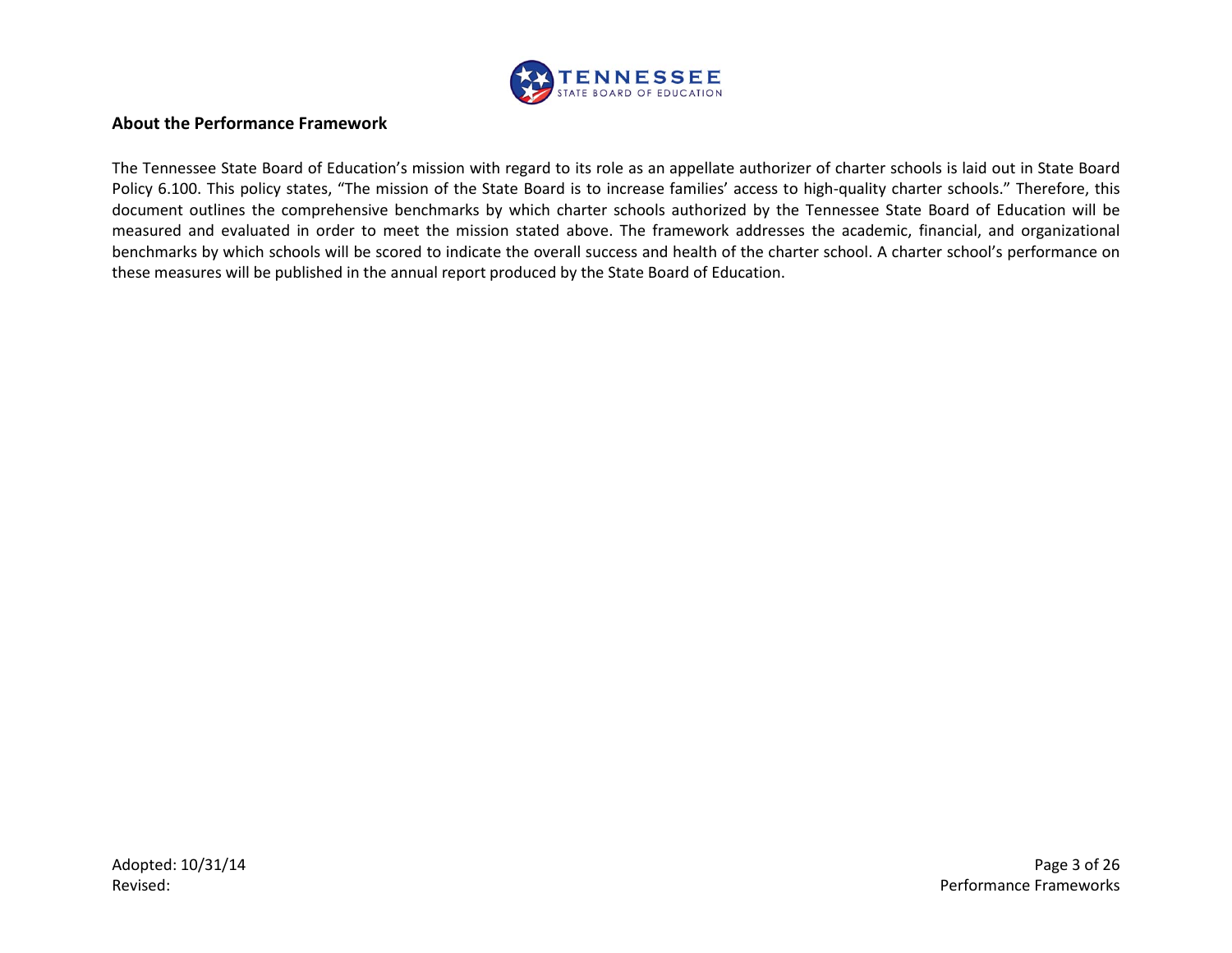<span id="page-3-0"></span>

#### **Section I. Academic Performance & School Culture**

Pursuant to Tennessee Code Annotated (T.C.A.) § 49-13-102, one of the purposes of a charter school is to improve learning for all students and to ensure that children have the opportunity to reach proficiency on state academic assessments. In addition, T.C.A. § 49-13-143 states that "[t]he performance-related provisions within a charter agreement shall be based on a performance framework that clearly sets forth the academic and operational performance indicators, measures, and metrics that will guide the authorizer's evaluation of each public charter school."

With increased school autonomy, a bedrock of charter school authorization, comes the expectation of high academic achievement. The following pages outline the measures by which a charter school's academic performance will be evaluated for purposes of yearly monitoring, potential interventions and plans of correction, and renewal and revocation decisions. A school will be evaluated on each performance measure and will receive a rating for each measure as well as a composite score that encompasses the entire academic performance framework. The State Board of Education's Charter School Intervention Policy 6.700 lays out the possible interventions and sanctions for failure to meet the standards set forth in the performance framework.<sup>[3](#page-3-0)</sup> The Academic Performance framework is made up of three key areas, which are outlined below. Additional details and explanations around these areas are included in the pages that follow.

- 1. Student Achievement (50%)
- 2. Comparative Performance (30%)
- 3. School Culture (20%)

 $3$  For example, the governing board of any school that receives a "Falls Far Below" rating in any category will receive a Notice of Concern detailing the areas of concern on the Performance Framework. Achievement of a rating of "Falls Far Below" in multiple areas or "Does Not Meet Standard" in a significant number of ratings will result in a Notice of Deficiency being issued to the school's governing board and a Plan of Correction being developed. Additional information regarding possible interventions and sanctions, including charter revocation, are available in the Charter School Intervention Policy 6.700.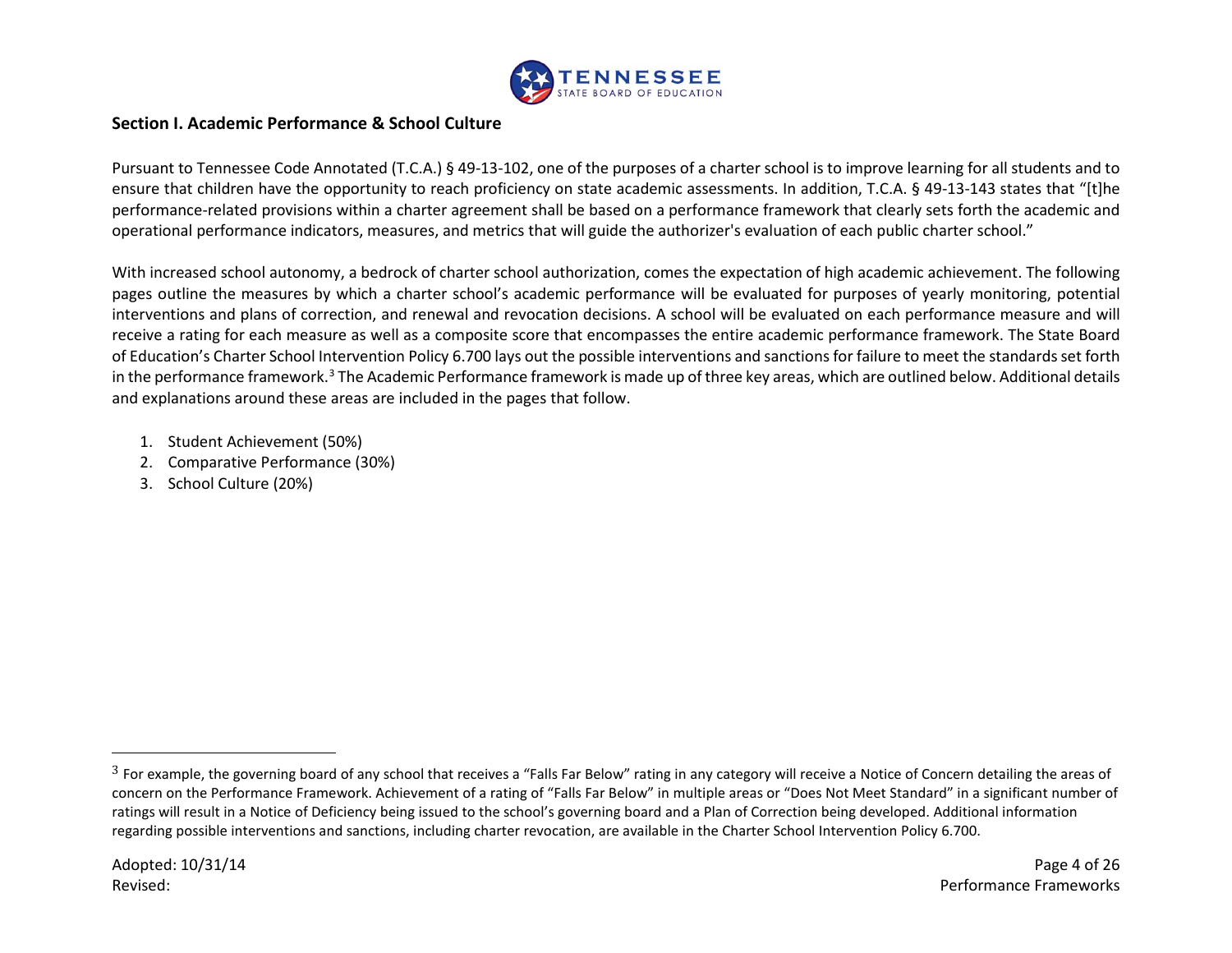<span id="page-4-0"></span>

# **1: Student Achievement (50%)**

| <b>Measure</b> | <b>Description</b>                                                                   | <b>Standard</b> | <b>Standard</b> | Falls Far Below Does Not Meet Meets Standard | <b>Exceeds</b><br><b>Standard</b> | <b>Total</b><br>Weight |
|----------------|--------------------------------------------------------------------------------------|-----------------|-----------------|----------------------------------------------|-----------------------------------|------------------------|
| 1a             | School academic performance, as measured by the<br>Tennessee Department of Education | D or F          |                 |                                              |                                   | 50%                    |

In December 2015, the Every Student Succeeds Act (ESSA) was signed into law. ESSA replaces the former federal education law, commonly referenced as No Child Left Behind, and reauthorizes the Elementary and Secondary Education Act of 1965. In 2017, the Tennessee Department of Education (TDOE) outlined a new district and school accountability framework that is aligned to ESSA. The TDOE's school accountability framework measures school performance for all students and by subgroup on the following indicators: [4](#page-4-0)

- 1. **Achievement**: Percent of students performing at "on track" or "mastered" on state assessments through two pathways:
	- a. Absolute achievement (relative to other schools); or
	- b. Performance on Annual Measureable Objectives (AMO) targets (growth in achievement);
- 2. **Growth**: TVAAS growth for all students and progress on all achievement levels for subgroups;
- 3. **Ready Graduate (High School Only):** Percent of high school graduates who demonstrate the necessary skills for postsecondary, military, and workforce readiness by meeting either ACT, Early Postsecondary Opportunities (EPSO), or military criteria through two pathways:
	- a. Absolute achievement (relative to other schools); or
	- b. Performance on AMO targets (growth in Ready Graduate indicator);
- 4. **Chronically Out of School**: Percent of students who are chronically out of school, defined as missing 10 percent or more of a school year due to absences or out of school suspensions, through two pathways:
	- a. Absolute achievement (relative to other schools); or
	- b. Performance on AMO targets (reduction in percent of students chronically out of school);
- 5. **English Language Proficiency Assessment (ELPA)**: Progress toward English language proficiency through two pathways:
	- a. Percent of students exiting ESL services, weighted by initial ELP; or
	- b. Percent of students meeting or exceeding the growth standard based on prior English proficiency.

<sup>4</sup> Tennessee Department of Education. (2017, April 3). *Every Student Succeeds Act: Building on Success in Tennessee*.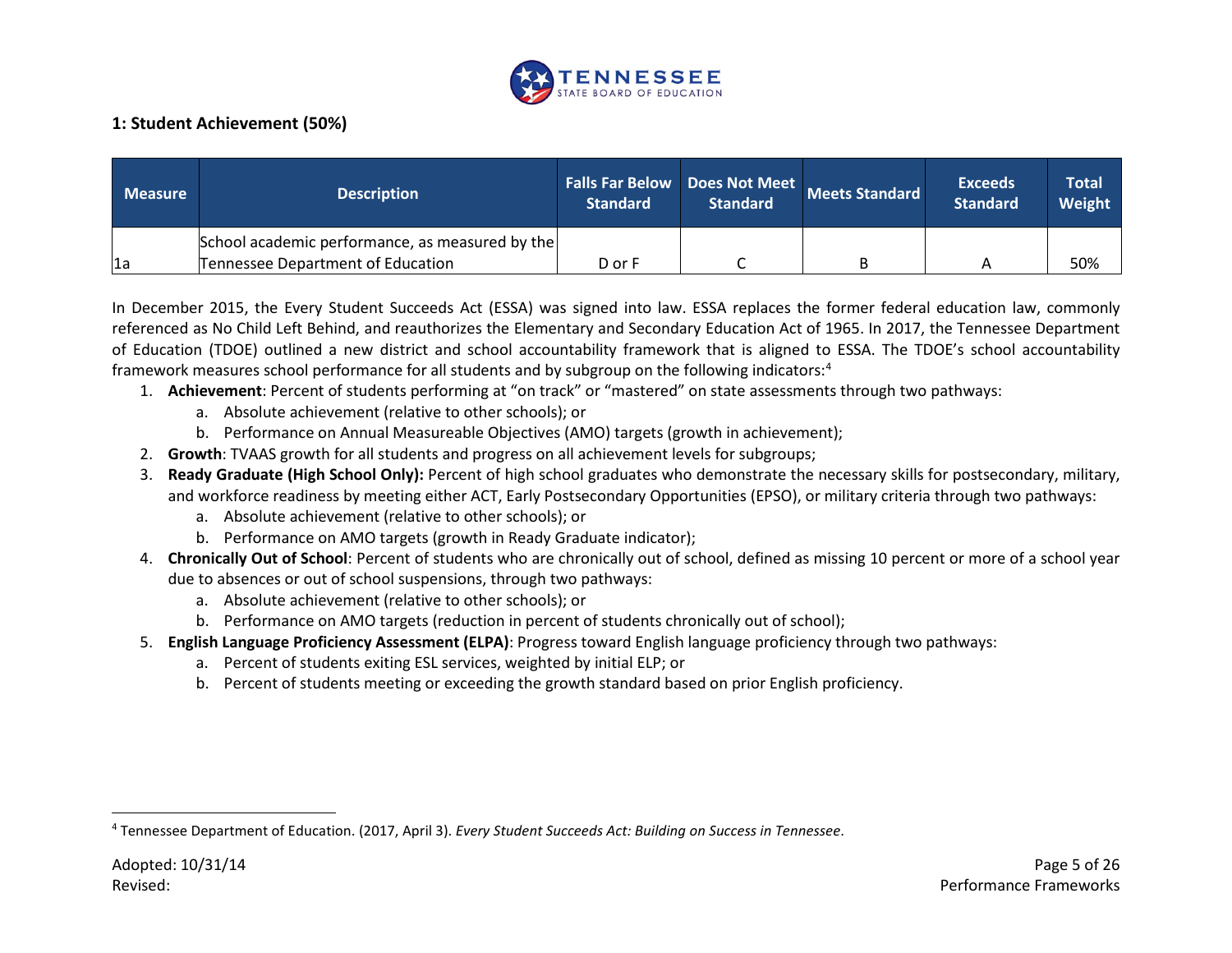<span id="page-5-0"></span>

An A-F letter grade<sup>[5](#page-5-0)</sup> is assigned to each school evaluated by the TDOE. Due to the comprehensive nature of this state-determined school rating, each letter grade will correspond to the rating category as determined in the table above. Minus grades for schools designated as "focus" schools will not influence the overall ratings category of the school. For example, a school receiving a B- will be designated as "Meets Standard."

<sup>5</sup> T.C.A. § 49-1-228 : "**(a)** The department of education shall develop a school grading system that annually assigns A, B, C, D, and F letter grades to schools based on: **(1)** Student performance on the Tennessee comprehensive assessment program (TCAP) tests or end-of-course exams; **(2)** Student growth as indicated by Tennessee Value-Added Assessment System (TVAAS) data or data from other measures of student growth; and **(3)** Other outcome indicators of student achievement that the department finds to be reliable measures of school performance."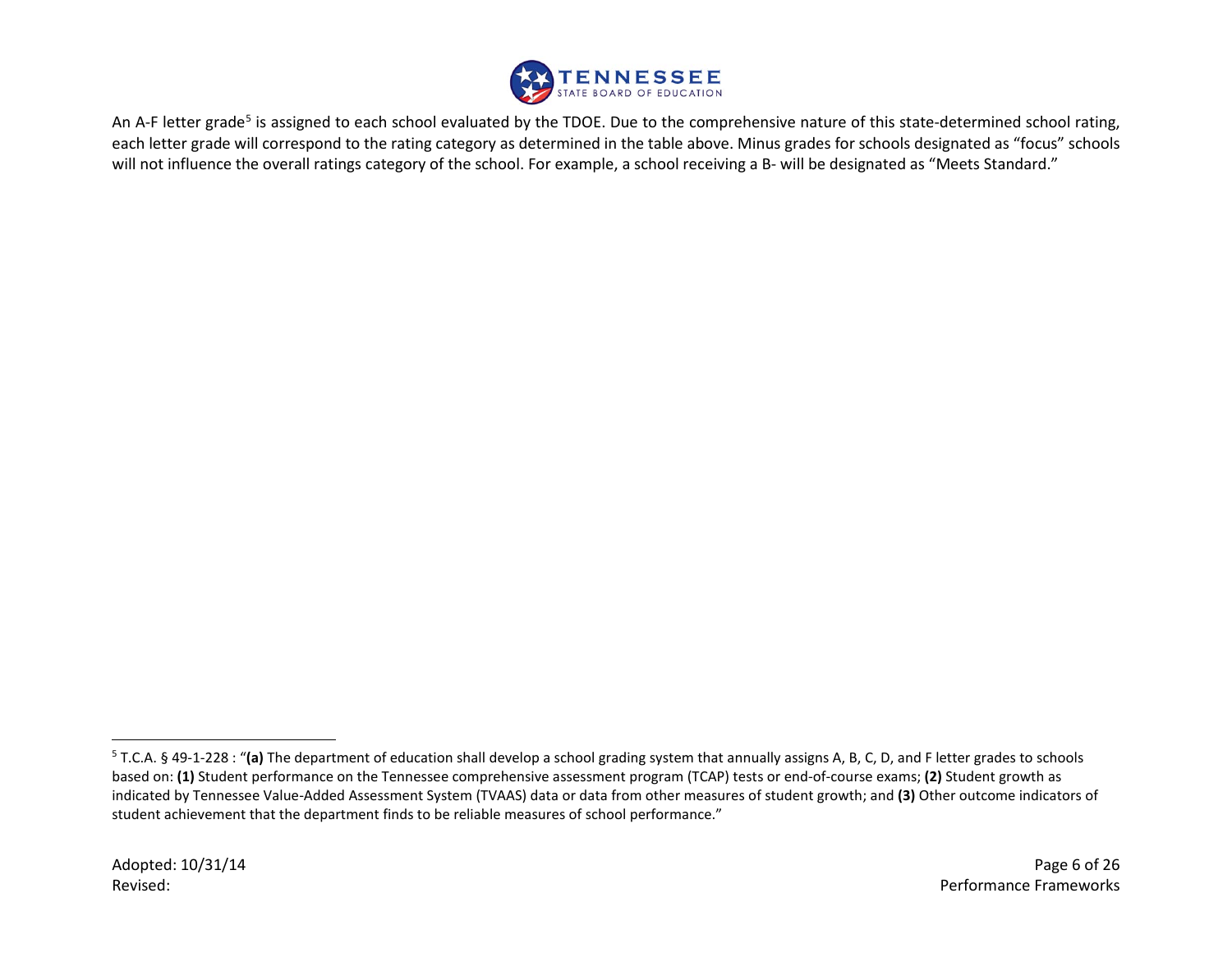

# **2: Comparative Performance (30%)**

| <b>Measure</b> | <b>Description</b>                                                       |               | <b>Standard</b>                                        | <b>Falls Far Below Does Not Meet</b><br><b>Standard</b>                                     | <b>Meets Standard</b>                                                                     | <b>Exceeds</b><br><b>Standard</b>                                               | <b>Total</b><br>Weight |
|----------------|--------------------------------------------------------------------------|---------------|--------------------------------------------------------|---------------------------------------------------------------------------------------------|-------------------------------------------------------------------------------------------|---------------------------------------------------------------------------------|------------------------|
| 2a             | School comparative performance to resident<br>district in ELA            | All<br>Grades | More than 10<br>percentage<br>points lower<br>than the | $0.1 - 10$<br>percentage<br>points lower<br>than the<br>resident district resident district | The same or up<br>to 10<br>percentage<br>points higher<br>than the<br>resident district   | Greater than 10<br>percentage<br>points higher<br>than the<br>resident district | 7.5%                   |
| 2 <sub>b</sub> | School comparative performance to resident<br>district in Math           | All<br>Grades | More than 10<br>percentage<br>points lower<br>than the | $0.1 - 10$<br>percentage<br>points lower<br>than the<br>resident district resident district | The same or up<br>to $10$<br>percentage<br>points higher<br>than the<br>resident district | Greater than 10<br>percentage<br>points higher<br>than the<br>resident district | 7.5%                   |
| 2c             | School comparative performance to resident<br>district in Science        | All<br>Grades | More than 10<br>percentage<br>points lower<br>than the | $0.1 - 10$<br>percentage<br>points lower<br>than the<br>resident district resident district | The same or up<br>to $10$<br>percentage<br>points higher<br>than the<br>resident district | Greater than 10<br>percentage<br>points higher<br>than the<br>resident district | 7.5%                   |
| 2d             | School comparative performance to resident<br>district in Social Studies | All<br>Grades | More than 10<br>percentage<br>points lower<br>than the | $0.1 - 10$<br>percentage<br>points lower<br>than the<br>resident district resident district | The same or up<br>to 10<br>percentage<br>points higher<br>than the<br>resident district   | Greater than 10<br>percentage<br>points higher<br>than the<br>resident district | 7.5%                   |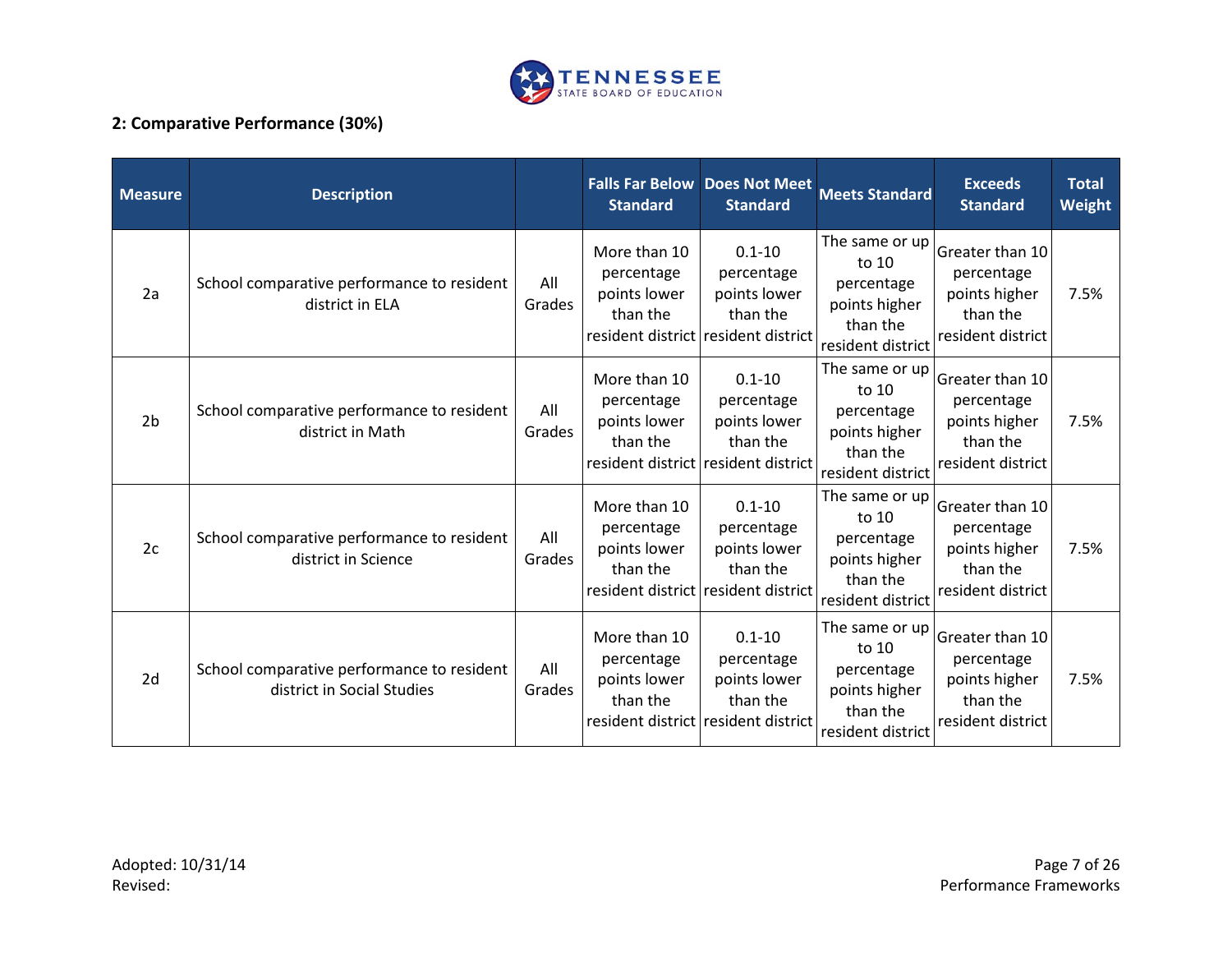<span id="page-7-0"></span>

Comparison of charter performance to the resident district<sup>[6](#page-7-0)</sup>average allows for the evaluation of whether the charter school is providing a better option for students. Comparative achievement will be measured by evaluating the percentage of students who scored "mastered" or "on track" on the state assessments at the charter school, as compared to the resident district average.

- In grades 3-8, an average percent "mastered" or "on track" of all grades will be calculated for each tested subject.
	- o This average will be calculated by taking the total number of students scoring "mastered" or "on track" and dividing it by the total number of students who took the test in grades 3-8.
- In high school, an average percent "mastered" or "on track" will be calculated for End-of-Course (EOC) assessments in English I, II, and III, Algebra or Integrated Math I, Geometry or Integrated Math II, Algebra II or Integrated Math III, Chemistry, Biology, and U.S. History.
	- o This average will be calculated by taking the total number of students scoring "mastered" or "on track" and dividing it by the total number of students who took the tests, which will be grouped by subject.
	- o EOC assessments will be grouped by subject in the following way:
		- **ELA:** English I, II, and III
		- Math: Algebra or Integrated Math I, Geometry or Integrated Math II, Algebra II or Integrated Math III
		- **Science: Chemistry, Biology**
		- **Social Studies: U.S. History**

 $6$  Resident district is defined as the school district in which the charter school is geographically located.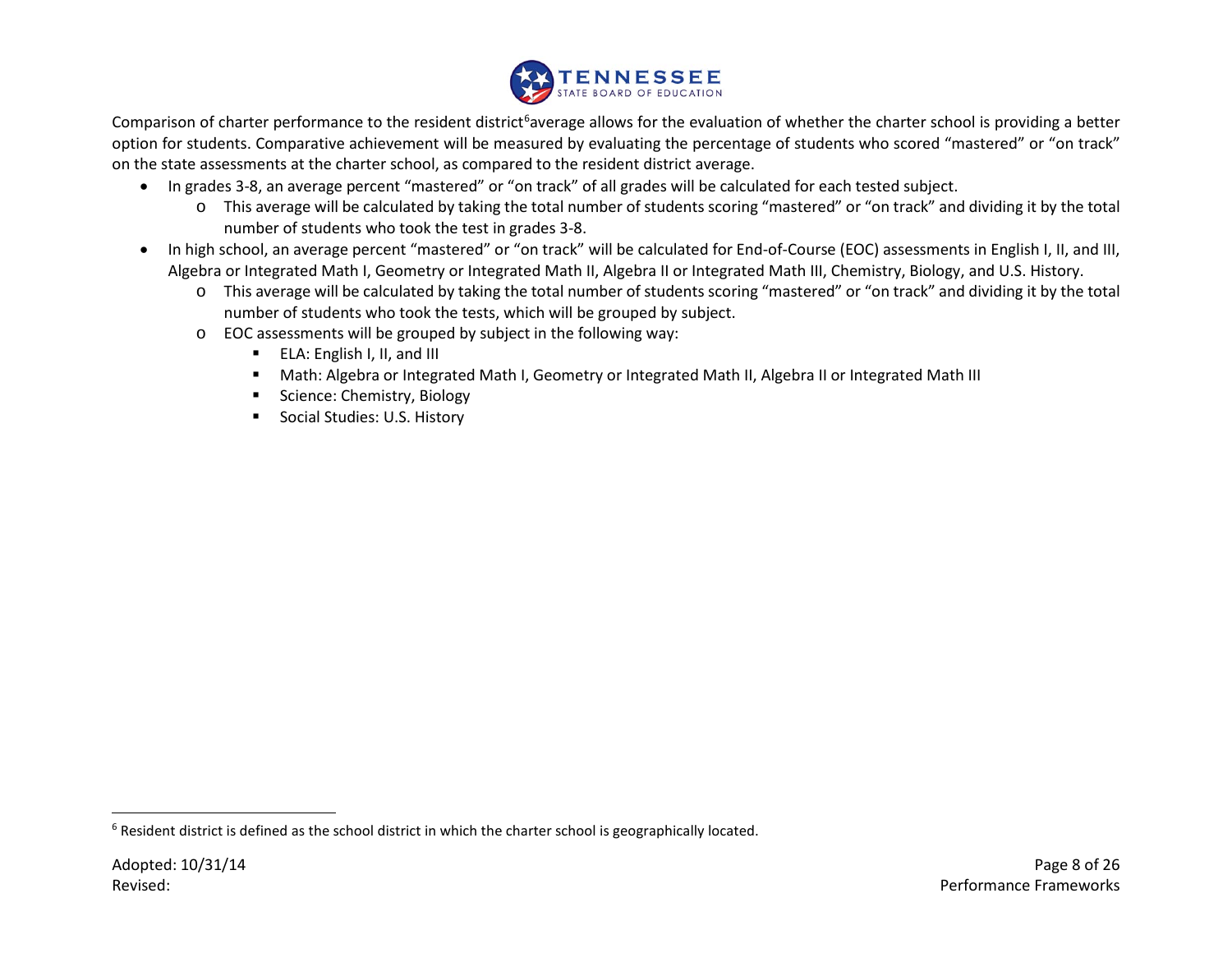

# **3: School Culture (20%)**

| <b>Measure</b> | <b>Description</b>     | Grade<br><b>Level</b> | <b>Standard</b> | <b>Falls Far Below Does Not Meet</b><br><b>Standard</b> | <b>Meets</b><br><b>Standard</b> | <b>Exceeds</b><br><b>Standard</b> | <b>Total</b><br>Weight |  |
|----------------|------------------------|-----------------------|-----------------|---------------------------------------------------------|---------------------------------|-----------------------------------|------------------------|--|
| <sub>3a</sub>  | Suspension rate        |                       | 5% or more      | $4\% - 4.9\%$                                           | $3% - 3.9%$                     | Less than 3%                      |                        |  |
|                |                        | MS                    | 20% or more     | 13% - 19.9%                                             | 5% - 12.9%                      | Less than 5%                      | 10%                    |  |
|                |                        | HS                    | 10% or more     | $8\%$ - 9.9%                                            | $4\% - 7.9\%$                   | Less than 4%                      |                        |  |
| 3 <sub>b</sub> | Teacher retention rate | All                   | Less than 65%   | <b>65% - 74.9%</b>                                      | 75% - 84.9%                     | 85% or more                       | 10%                    |  |

**3a**: The suspension rate is measured as the percentage of individual students suspended one or more times at a school during the school year. This rate includes out-of-school suspensions only.

**3b**: Teachers who are non-renewed are not included as part of the teacher retention rate. This metric will also hold harmless teachers who move into a different role at the school or in the charter management organization.

#### **Rating System:**

Each school will receive points per measure based on where they fall on the range (from "Falls Far Below Standard" through "Exceeds Standard"). Then, the points for the measure will be weighted according to each measure's assigned weight. Each rating will receive the following number of points:

| Rating                          | <b>Points</b> |
|---------------------------------|---------------|
| <b>Falls Far Below Standard</b> |               |
| Does Not Meet Standard          |               |
| Meets Standard                  |               |
| <b>Exceeds Standard</b>         |               |

The number of points received will be multiplied by the section weight to yield a final score for the academic and cultural section.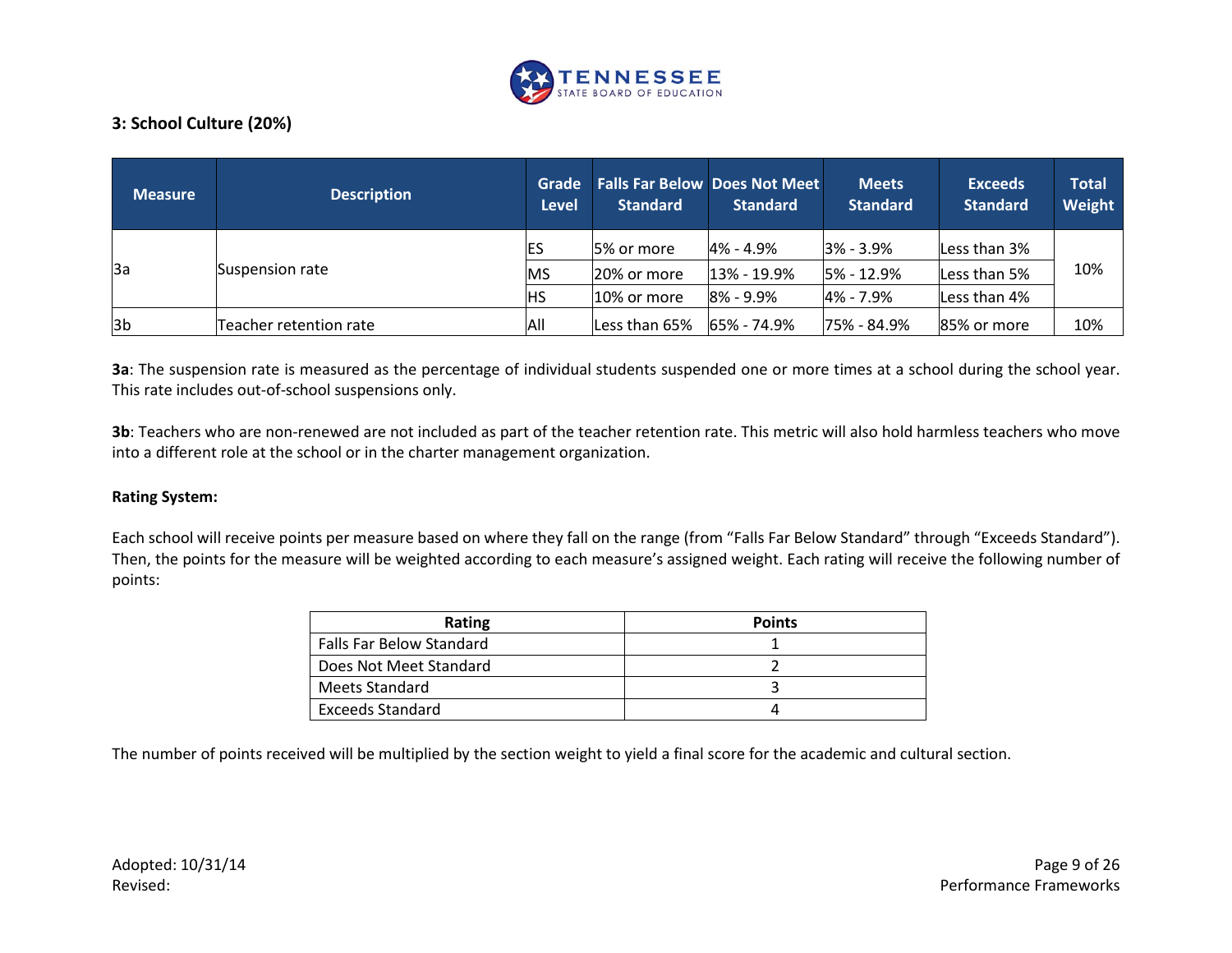

## **Example: ABC Charter School**

| <b>Section</b>                             | <b>Section</b><br>Weight | <b>Indicator</b>                                                          | <b>Falls Far</b><br><b>Below</b> | Does Not<br><b>Meet</b><br><b>Standard Standard</b> | <b>Meets</b><br><b>Standard</b> | <b>Exceeds</b><br>Standard | <b>Final</b><br><b>Score</b> | Indicator<br>Weight | <b>Weighted</b><br><b>Score</b> |
|--------------------------------------------|--------------------------|---------------------------------------------------------------------------|----------------------------------|-----------------------------------------------------|---------------------------------|----------------------------|------------------------------|---------------------|---------------------------------|
| Student<br>Achievement                     | 50%                      | School academic performance, as measured<br>by TN's accountability system | 1                                | 2                                                   | 3                               | 4                          | 3                            | 50%                 | 1.5                             |
| Comparative<br>Performance                 | 30%                      | School comparative performance to resident<br>district in ELA             | 1                                | 2                                                   | 3                               | 4                          | $\overline{2}$               | 7.5%                | 0.15                            |
|                                            |                          | School comparative performance to resident<br>district in math            | $\mathbf{1}$                     | 2                                                   | 3                               | 4                          | 3                            | 7.5%                | 0.225                           |
|                                            |                          | School comparative performance to resident<br>district in science         |                                  | $\overline{2}$                                      | 3                               | 4                          | 1                            | 7.5%                | 0.075                           |
|                                            |                          | School comparative performance to resident<br>district in social studies  | $\mathbf 1$                      | 2                                                   | 3                               | 4                          | 3                            | 7.5%                | 0.225                           |
| Culture                                    | 20%                      | Suspension rate                                                           | 1                                | $\overline{2}$                                      | 3                               | 4                          | $\overline{2}$               | 10%                 | 0.2                             |
|                                            |                          | Teacher retention rate                                                    | 1                                | $\overline{2}$                                      | 3                               | 4                          | 3                            | 10%                 | 0.3                             |
| Average Total Rating* = 3 (Meets Standard) |                          |                                                                           |                                  |                                                     |                                 |                            |                              |                     |                                 |

\*To assign the final score determination, the "Average Total Rating" will be rounded to the nearest whole number. (For example, a score of 2.5 would be rounded up to a 3 and assigned the determination of "Meets Standard." A score of 2.4 would be rounded down to a 2 and a determination of "Does Not Meet Standard.")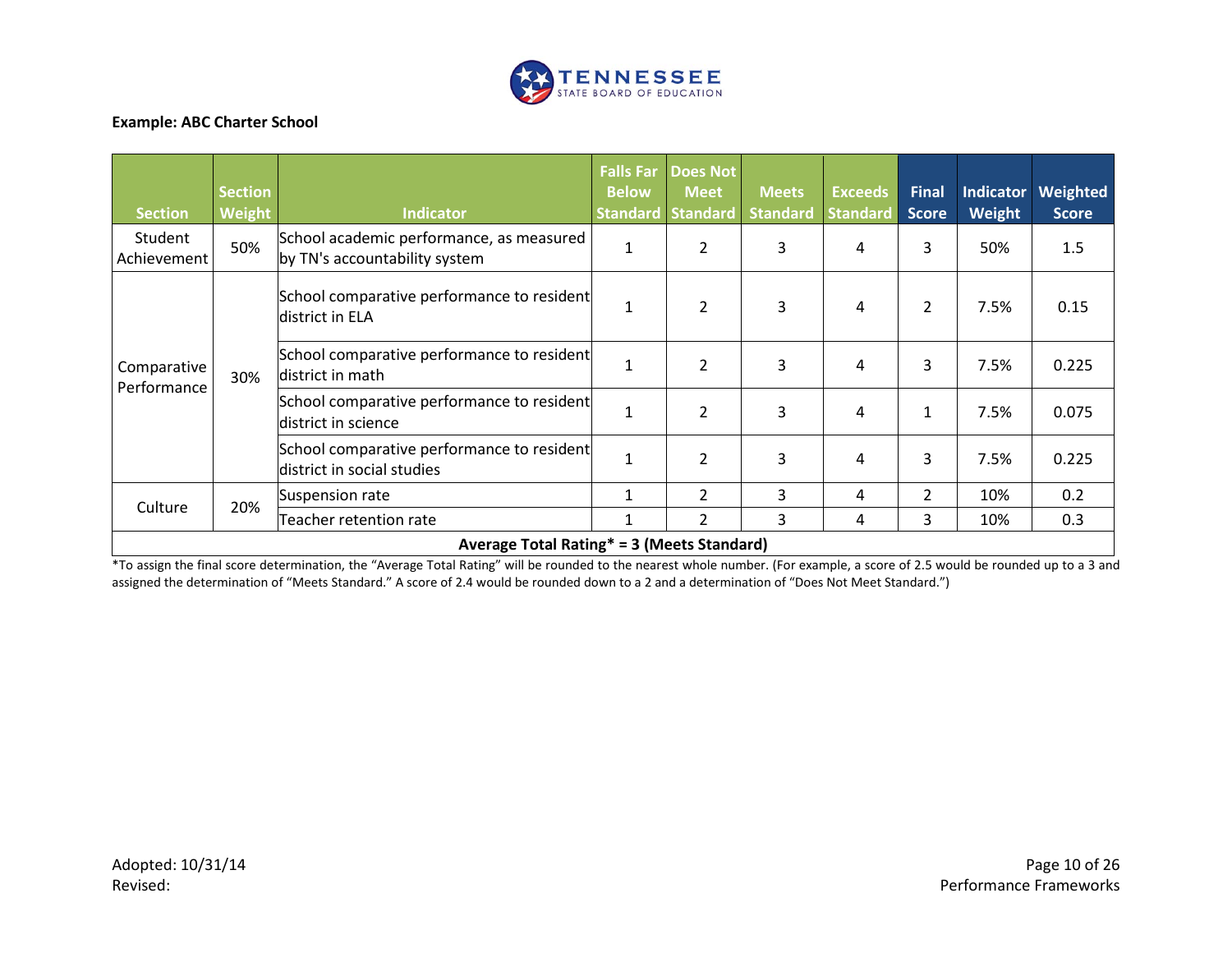

#### **Section II. Financial Performance**

In addition to academic performance, another important indicator of short-term and long-term success of charter schools is the financial performance. Annually, a charter school will be rated on the following near term and sustainability indicators. Any school that receives a "Falls Far Below" rating in any category will receive an immediate Plan of Correction to assist in remedying the deficiencies in this financial area. Three or more successive years of ratings that include a measure in the "Falls Far Below" category may result in a recommendation of immediate revocation of the charter.

#### **Indicators and Measures:**

- 1. Near Term Indicators:
	- a. Current Ratio
	- b. Unrestricted Days Cash
	- c. Enrollment Variance
	- d. Default
- 2. Sustainability Indicators:
	- a. Total Margin
	- b. Debt to Asset Ratio
	- c. Cash Flow
	- d. Debt Service Coverage Ratio
	- e. Near Term Indicators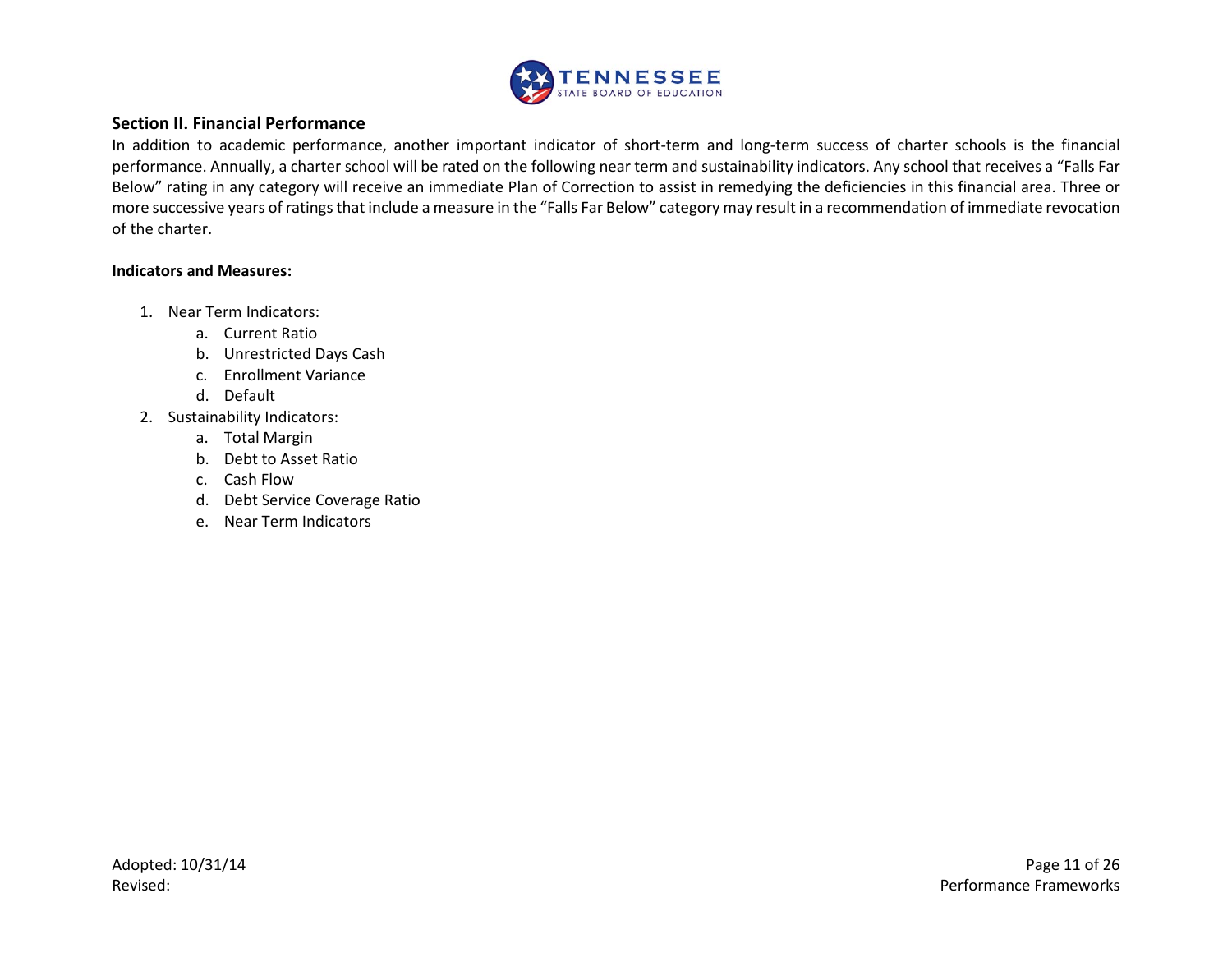

# **1. Near Term Indicators**

# **1(a). Current Ratio:**

*Current Assets divided by Current Liabilities*

# □ Meets Standard

- Current Ratio is greater than or equal to 1.1, OR
- Current Ratio is between 1.0 and 1.1 and one-year trend is positive (current year ratio is higher than last year's)

*Note: For schools in their first or second year of operation, the Current Ratio must be greater than or equal to 1.1.*

□ Does Not Meet Standard

- Current Ratio is between 0.9 and 1.0 or equal to 1.0, OR
- Current Ratio is between 1.0 and 1.1 and one-year trend is negative

 $\Box$  Falls Far Below Standard

- Current Ratio is less than or equal to 0.9, OR
- If a school is in their first or second year of operation, Current Ratio is less than 1.1.

# **1(b). Unrestricted Days Cash:**

*Unrestricted Days Cash divided by ([Total Expense minus Depreciation Expenses] Divided by 365)*

□ Meets Standard

• 60 Days Cash, OR

• Between 30 and 60 Days Cash and one-year trend is positive *Note: For schools in their first or second year of operation, they must have a minimum of 30 days cash.*

□ Does Not Meet Standard

• Days Cash is between 15-30 days, OR

• Days Cash is between 30-60 days and one-year trend is negative

□ Falls Far Below Standard

- Fewer than 15 days cash, OR
- For schools in their first or second year of operation, Days Cash is less than 30 days

# **1(c). Enrollment Variance:**

*Actual Enrollment divided by Enrollment Projection in Charter School Board-Approved Budget*

□ Meets Standard

• Enrollment Variance equals or exceeds 95 percent in the most recent year

□ Does Not Meet Standard

- Enrollment Variance is between 85 percent and 95 percent in the most recent year
- $\Box$  Falls Far Below Standard
	- Enrollment Variance is less than 85 percent in the most recent year

# **1(d). Default:**

# □ Meets Standard

• School is not in default of loan covenant(s) and/or is not delinquent with debt service payments

□ Does Not Meet Standard

School is in default of loan covenant(s), but has worked with lender(s) to restructure debt service payments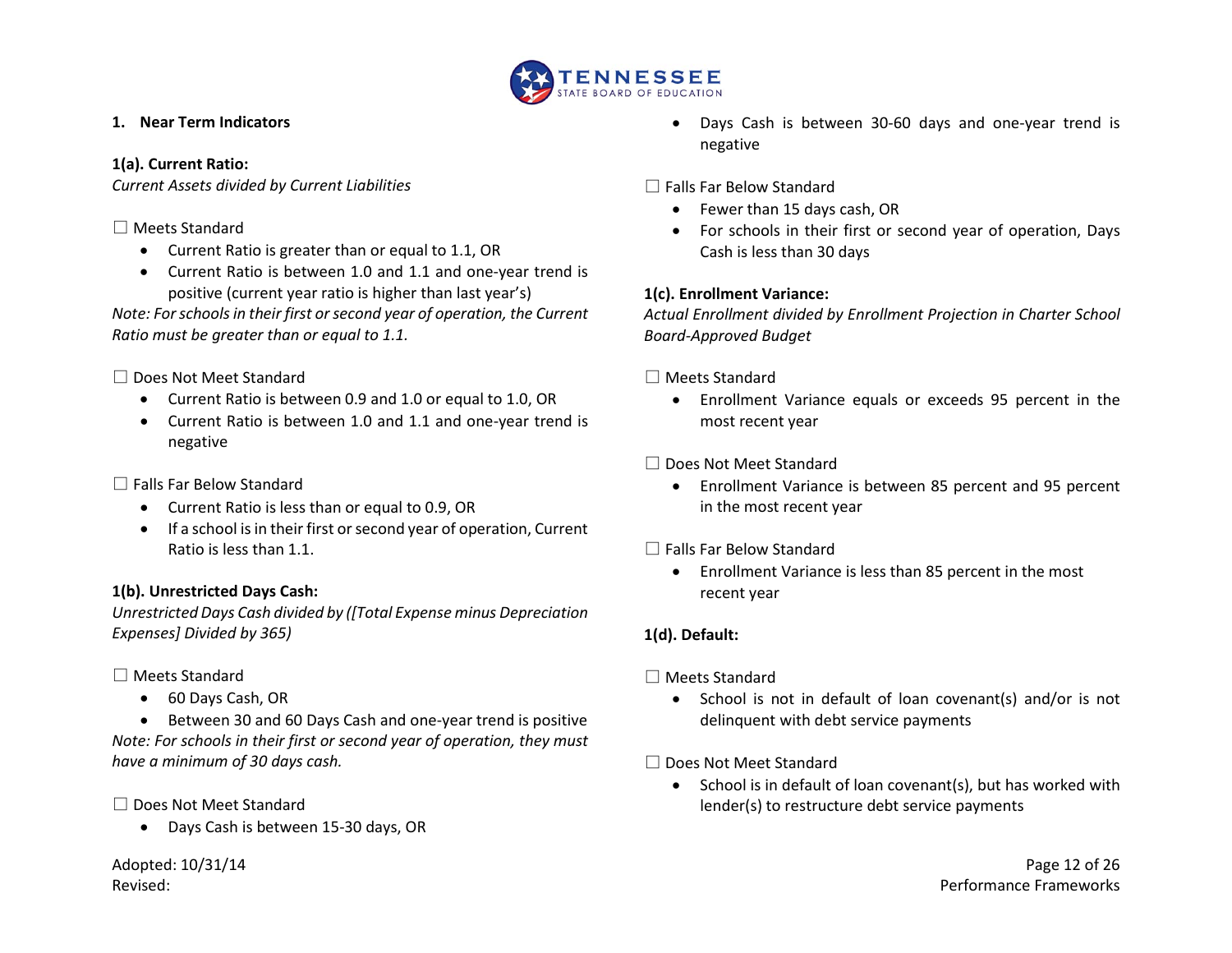

□ Falls Far Below Standard

• School is in default of loan covenant(s) and/or is delinquent with debt service payment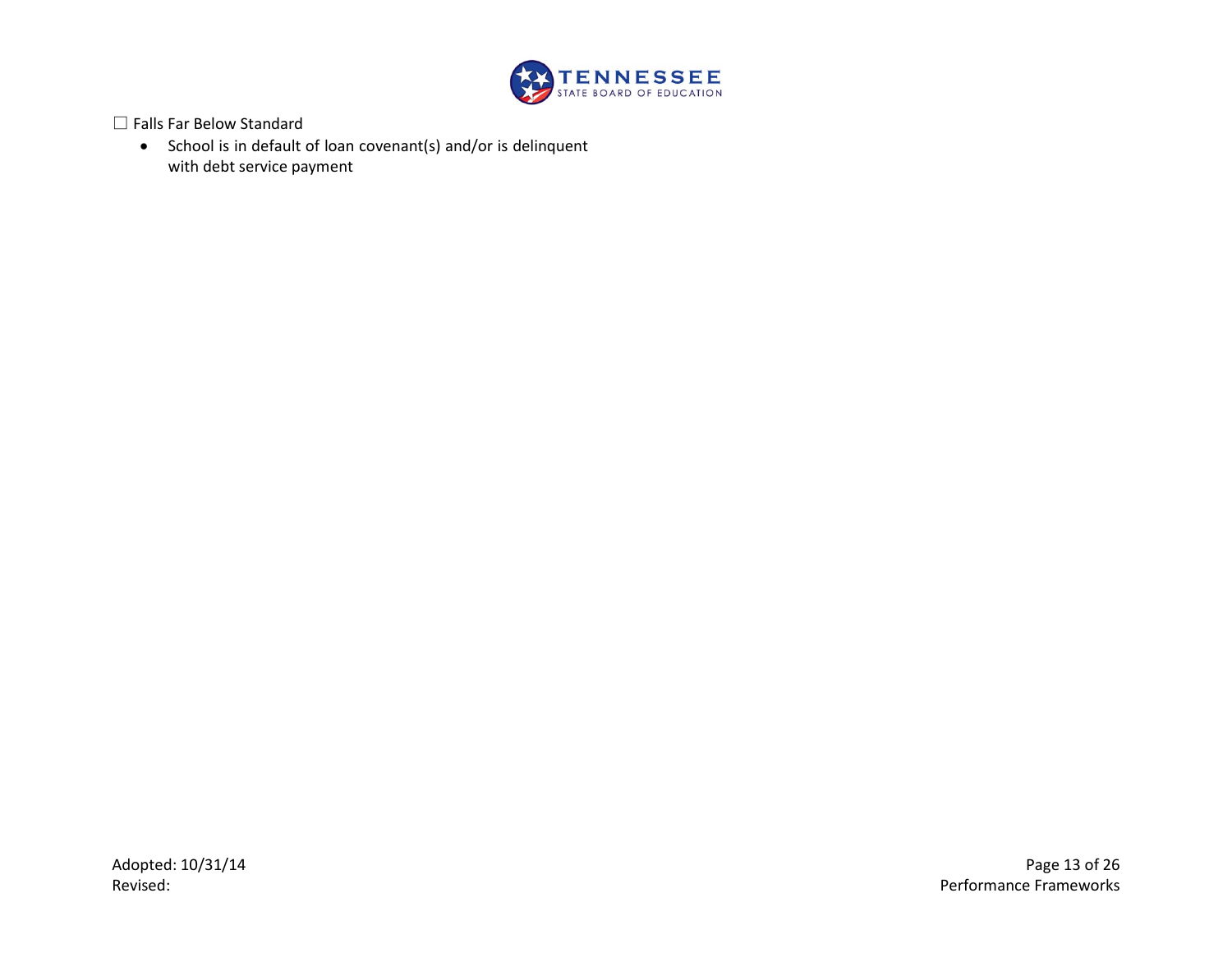

## **2. Sustainability Measures**

# **2(a). Total Margin:**

*Total Margin is Net Income divided by Total Revenue and Aggregated Total Margin is Total Three-Year Net Income divided by Total Three-Year Revenues*

# □ Meets Standard

- Aggregated Three-Year Total Margin is positive and the most recent year Total Margin is positive, OR
- Aggregated Three-Year Total Margin is greater than -1.5 percent, the trend is positive for the last two years, and the most recent year Total Margin is positive

*Note: For schools in their first or second year of operation, the cumulative Total Margin must be positive.*

# □ Does Not Meet Standard

• Aggregated Three-Year Total Margin is greater than -1.5 percent, but trend does not "Meet Standard"

 $\Box$  Falls Far Below Standard

- Aggregated Three-Year Total Margin is less than or equal to 1.5 percent,
- The most recent year Total Margin is less than -10 percent, OR
- For schools in their first or second year of operation, the cumulative Total Margin is negative

# **2(b). Debt to Asset Ratio:**

*Total Liabilities divided by Total Assets*

# □ Meets Standard

• Debt to Asset Ratio is less than 0.9

□ Does Not Meet Standard

• Debt to Asset Ratio is between 0.9 and 1.0

# $\Box$  Falls Far Below Standard

• Debt to Asset Ratio is greater than 1.0

# **2(c). Cash Flow:**

*Multi-Year Cash Flow = Year 3 Total Cash – Year 1 Total Cash; One-Year Cash Flow = Year 2 Total Cash – Year 1 Total Cash*

□ Meets Standard

- Multi-Year Cumulative Cash Flow is Positive and Cash Flow is positive each year, OR
- Multi-Year Cumulative Cash Flow is positive, Cash Flow is positive in one of two years, and Cash Flow in the most recent year is positive

*Note: Schools in their first or second year of operation must have positive cash flow.*

□ Does Not Meet Standard

• Multi-Year Cumulative Cash Flow is positive, but trend does not "Meet Standard"

 $\Box$  Falls Far Below Standard

- Multi-Year Cumulative Cash Flow is negative, OR
- For schools in their first or second year of operation, cash flow is negative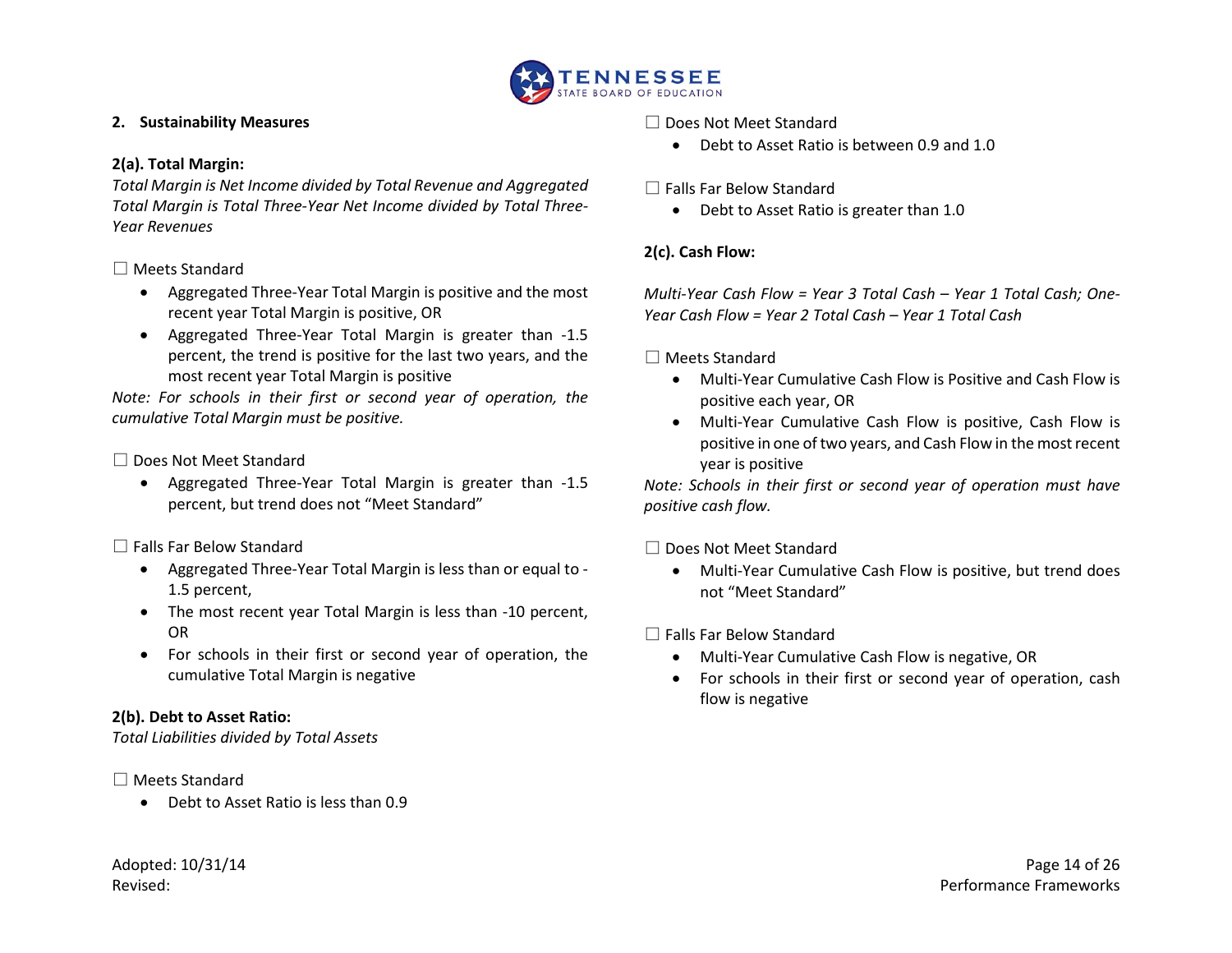

## **2(d). Debt Service Coverage Ratio:**

*(Net Income + Depreciation + Interest Expense) divided by (Annual Principal, Interest, and Lease Payments)*

□ Meets Standard

- Debt Service Coverage Ratio is equal to or exceeds 1.1
- □ Does Not Meet Standard
	- Debt Service Coverage Ratio is less than 1.1
- □ Falls Far Below Standard
	- Not Applicable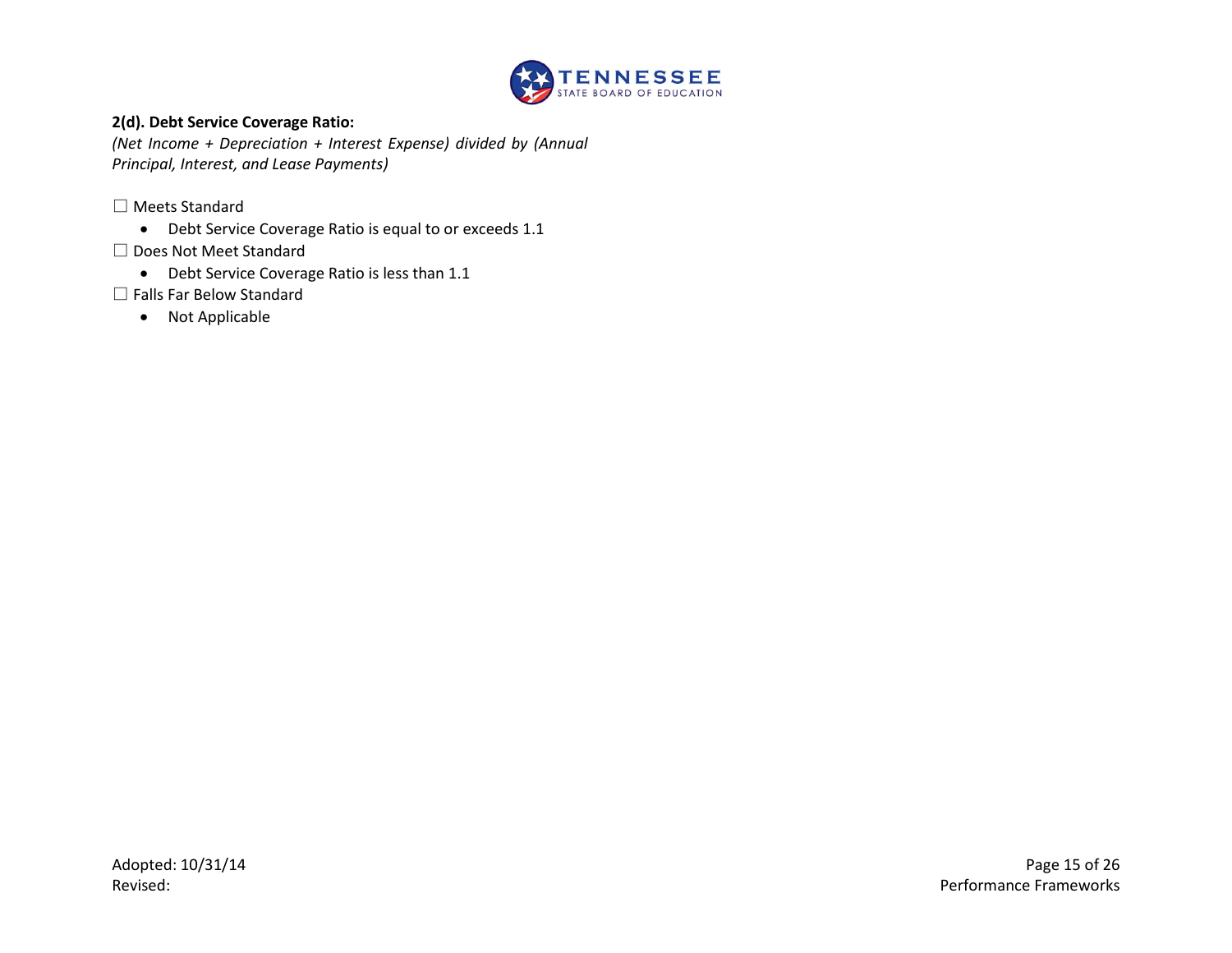

# **Section III: Organizational Performance**

A charter school's performance in the organization measures is a large piece of the overall health of a charter school. Deficiencies or weaknesses in organizational performance may be an indicator of the overall health of the charter school. Any school that receives a "Falls Far Below" rating in any category will receive an immediate Plan of Correction to assist in remedying the deficiencies in this organizational area. Three or more successive years of ratings that include a measure in the "Falls Far Below" category may result in a recommendation of immediate revocation of the charter.

#### **Indicators and Measures:**

- 1. Education Program:
	- a. Charter Terms
	- b. Compliance with Education Requirements
	- c. Students with Disabilities Rights
	- d. English Language Learner Rights
- 2. Financial Management and Oversight
	- a. Financial Reporting and Compliance Reporting
	- b. Generally Accepted Accounting Principles
- 3. Governance and Reporting
	- a. Governance Requirements
	- b. Accountability of Management
	- c. Reporting Requirements
- 4. Students and Employees
	- a. Rights of Students
	- b. Attendance
	- c. Credentialing
	- d. Employment Rights
	- e. Background Checks
- 5. School Environment
	- a. Facilities and Transportation
	- b. Health and Safety
	- c. Information Handling
- 6. Additional Obligations
	- a. All Other Obligations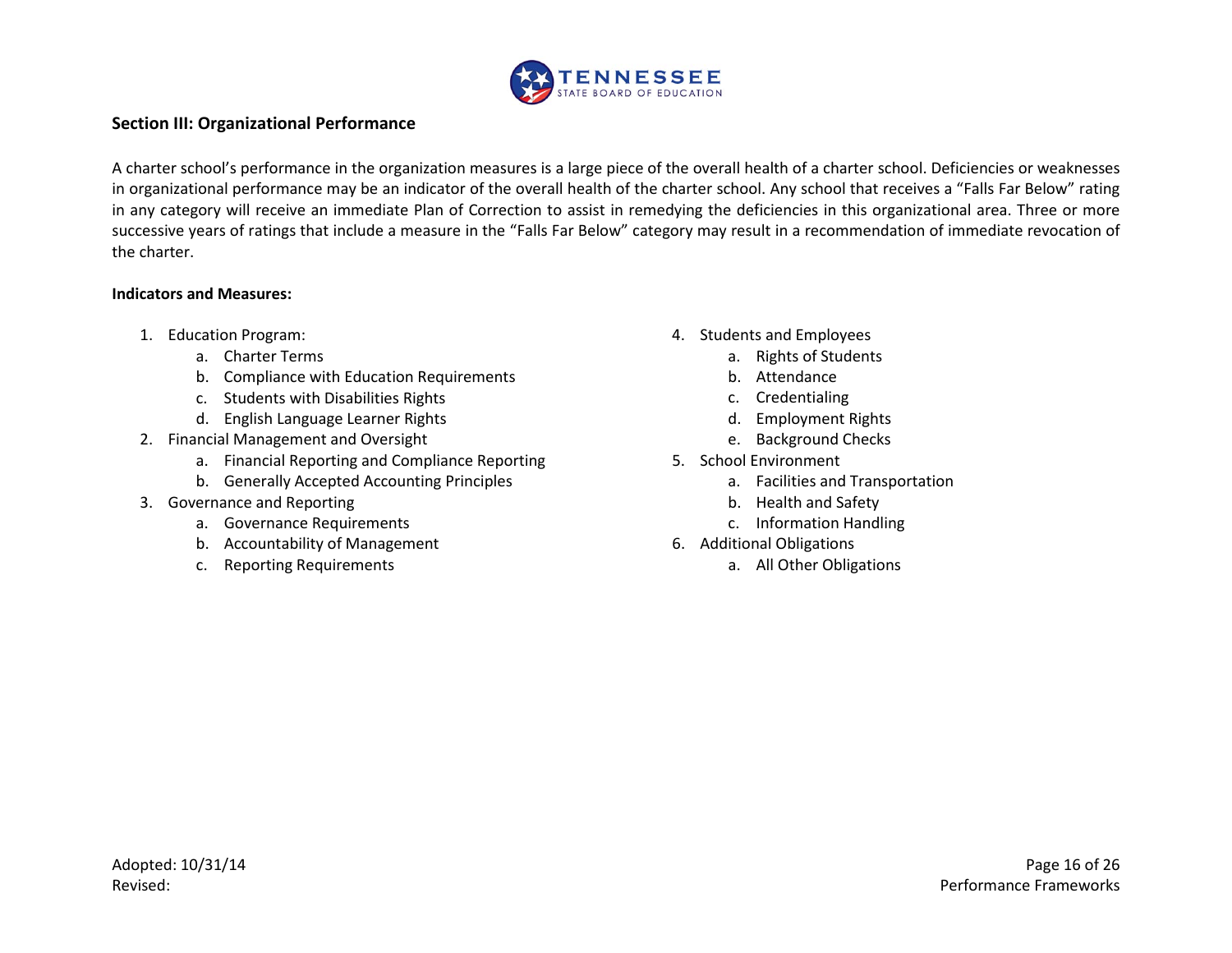

#### **1. Education Program**

#### **1(a). Is the school implementing the material terms of the education program as defined in the current charter contract?**

#### □ Meets Standard

• The school implemented the material terms of the education program in all material respects and the education program in operation reflects the material terms as defined in the charter contract, or the school has gained approval for a charter modification to the material terms.

## □ Does Not Meet Standard

• The school failed to implement the material terms of the education program in the manner described above; however, the school promptly came into compliance once the shortcoming(s) were identified.

# $\Box$  Falls Far Below Standard

• The school failed to implement its program in the manner described above.

# **1(b). Is the school complying with applicable education requirements?**

# □ Meets Standard

- The school materially complies with applicable laws, rules, regulations, and provisions of the charter contract relating to education requirements, including but not limited to:
	- o Instructional Days or minutes requirements
	- o Graduation and promotion requirements
	- o Content standards, including Common Core
	- o State Assessments

o Implementation of mandated programming as a result of state or federal funding

#### □ Does Not Meet Standard

• The school failed to comply with all applicable laws, rules, regulations, and provisions described above; however, the school promptly came into compliance once the shortcoming(s) were identified.

## □ Falls Far Below Standard

• The school failed to comply with all applicable laws, rules, regulations, and provisions described above

#### **1(c). Is the school protecting the rights of students with disabilities?**

#### □ Meets Standard

- Consistent with the school's status and responsibilities as a Local Education Agency (LEA), the school materially complies with applicable laws, rules, regulations, and provisions of the charter contract (including the Individuals with Disabilities Education Act, Section 504 of the Rehabilitation Act of 1973, and the Americans with Disabilities Act) relating to the treatments of students with identified disabilities and those suspected of having a disability, including but not limited to:
	- o Equitable access and opportunity to enroll
	- o Identification and referral
	- o Appropriate development and implementation of Individualized Education Plans and Section 504 plans
	- o Operational compliance, including provision of services in the least restrictive environment and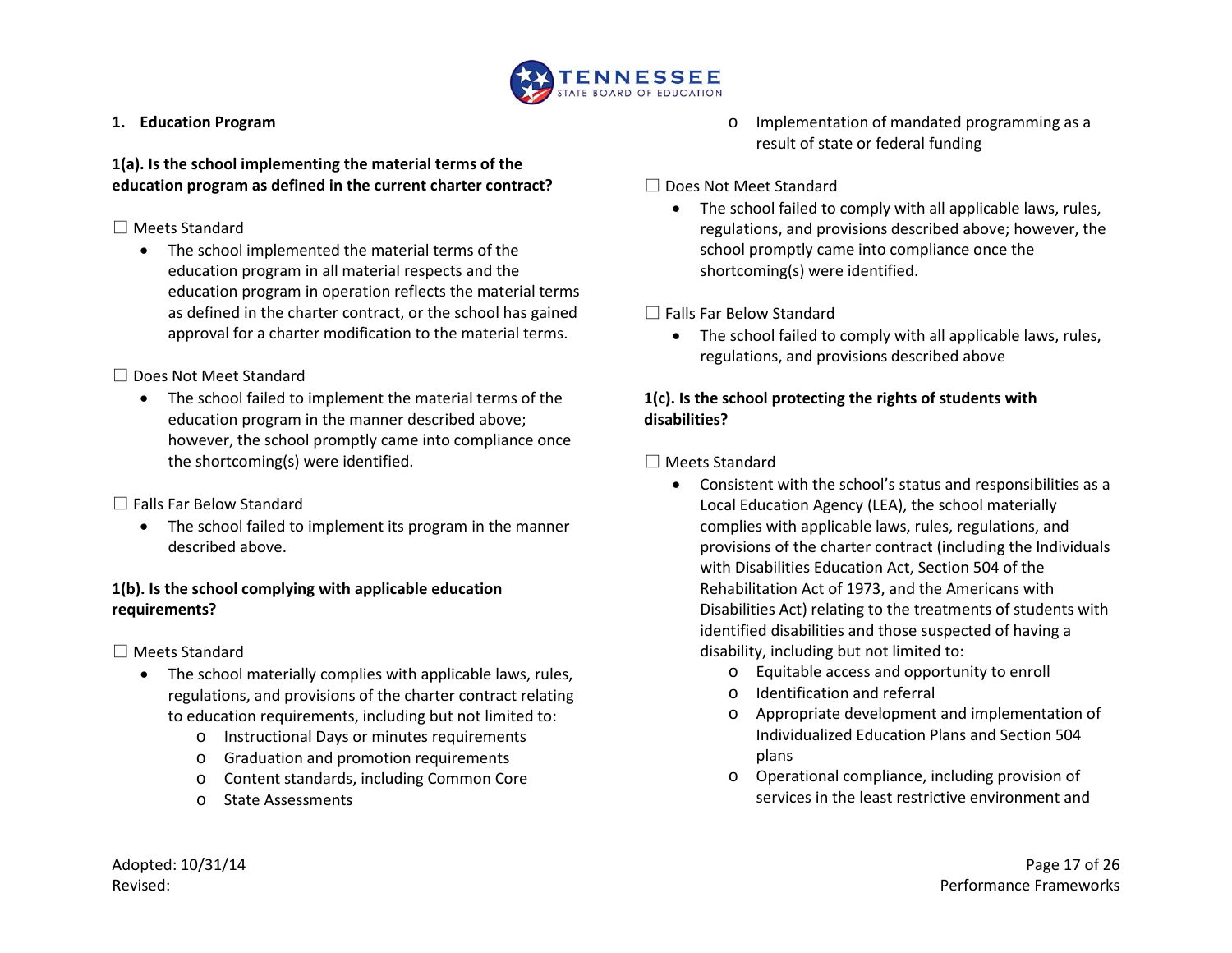

appropriate inclusion in the school's academic program, assessments, and extracurricular activities

- o Discipline, including due process protections, manifestation determinations, and behavioral intervention plans
- o Access to the school's facility and program students in a lawful manner and consistent with students' IEPs or Section 504 Plans
- o Securing of all applicable funding

# □ Does Not Meet Standard

• The school did not materially comply with all applicable laws, rules, regulations, and provisions relating to the treatment of students with identified disabilities and those suspected of having a disability in the manner described above; however, the school promptly came into compliance once the shortcoming(s) were identified.

# □ Falls Far Below Standard

• The school failed to comply with all applicable laws, rules, regulations, and provisions described above.

# **1(d). Is the school protecting the rights of English Language Learner (ELL) students?**

# □ Meets Standard

- The school materially complies with applicable laws, rules, regulations, and provisions of the charter contract (including Title III of the Elementary and Secondary Education Act (ESEA) and the US Department of Education authorities) relating to the English Language Learner requirements, including but not limited to:
	- o Required policies related to the service of ELL students

- o Proper steps for identification of students in need of ELL services
- o Appropriate and equitable delivery of services to identified students
- o Appropriate accommodations on assessments
- o Exiting of students from ELL services
- o Ongoing monitoring of exited students

## □ Does Not Meet Standard

• The school did not materially comply with all applicable laws, rules, regulations, and provisions relating to English Language Learner requirements in the manner described above; however, the school promptly came into compliance once the shortcoming(s) were identified.

## □ Falls Far Below Standard

• The school failed to comply with all applicable laws, rules, regulations, and provisions described above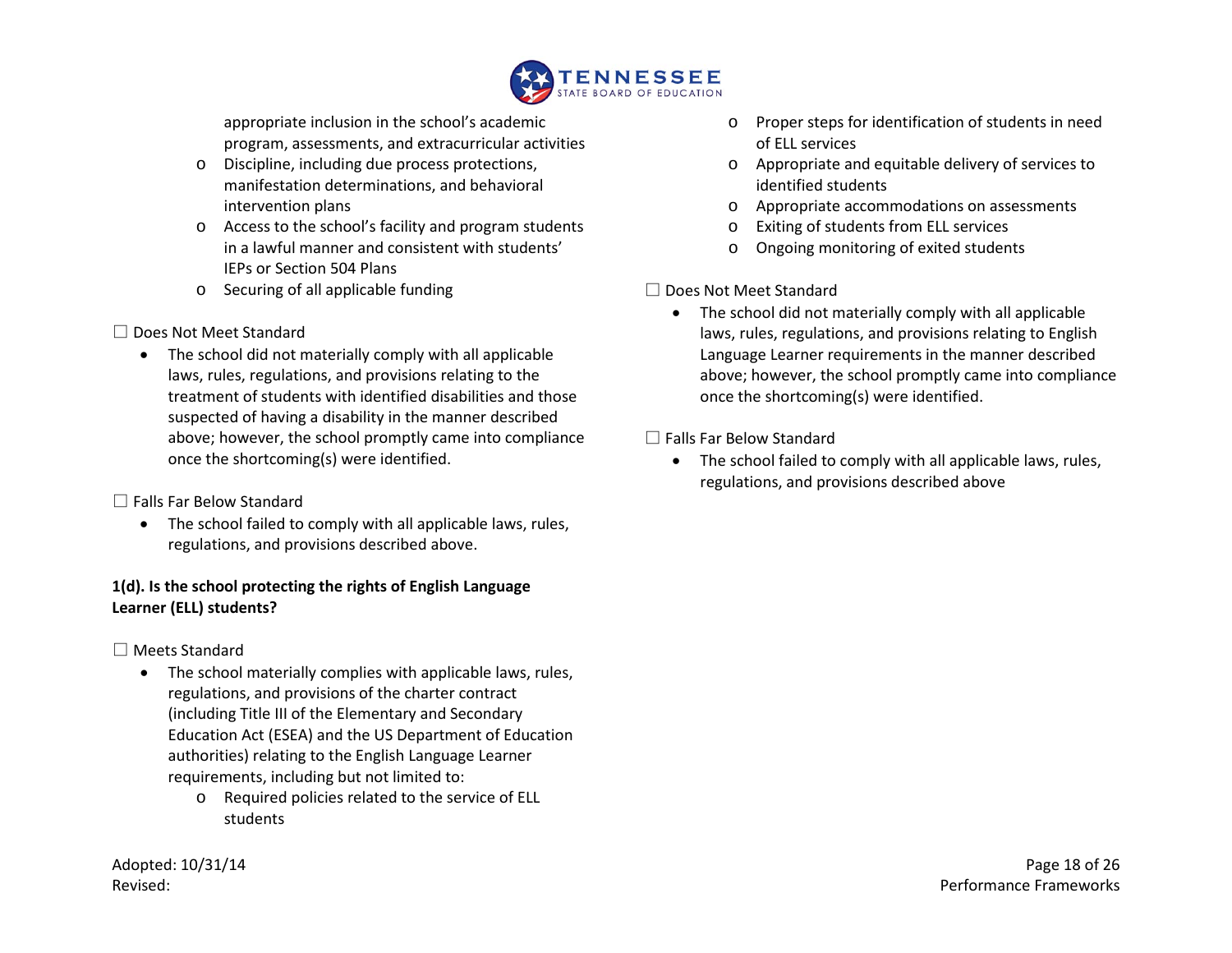

#### **Financial Management**

#### **2(a). Is the school meeting financial reporting and compliance requirements?**

#### □ Meets Standard

- The school materially complies with applicable laws, rules, regulations, and provisions of the charter contract relating to financial reporting requirements, including but not limited to:
	- o Complete and on-time submission of financial reports, including annual budget, revised budget (if applicable), periodic financial reports as required by the authorizer, and any reporting requirements if the board contracts with an Education Service Provider (ESP)
	- o On-time submission and completion of annual independent audit and corrective action plans, if applicable
	- o All reporting requirements related to the use of public funds

□ Does Not Meet Standard

• The school failed to comply with all applicable laws, rules, regulations, and provisions relating to financial reporting requirements as described above; however, the school promptly came into compliance once the shortcoming(s) were identified.

□ Falls Far Below Standard

• The school failed to comply with all applicable laws, rules, regulations, and provisions described above.

## **2(b). Is the school following Generally Accepted Accounting Principles?**

# □ Meets Standard

- The school materially complies with applicable laws, rules, regulations, and provisions of the charter contract relating to financial management and oversight expectations as evidence by an annual independent audit, including but not limited to:
	- o An unqualified audit opinion
	- o An audit devoid of significant findings and conditions, material weaknesses, or significant internal control weaknesses
	- o An audit that does not include a going concern disclosure in the notes or an explanatory paragraph within the audit report

# □ Does Not Meet Standard

• The school failed to comply with all applicable laws, rules, regulations, and provisions relating to financial management and oversight expectations described above; however, the school promptly came into compliance once the shortcoming(s) were identified.

 $\Box$  Falls Far Below Standard

• The school failed to comply with all applicable laws, rules, regulations, and provisions described above.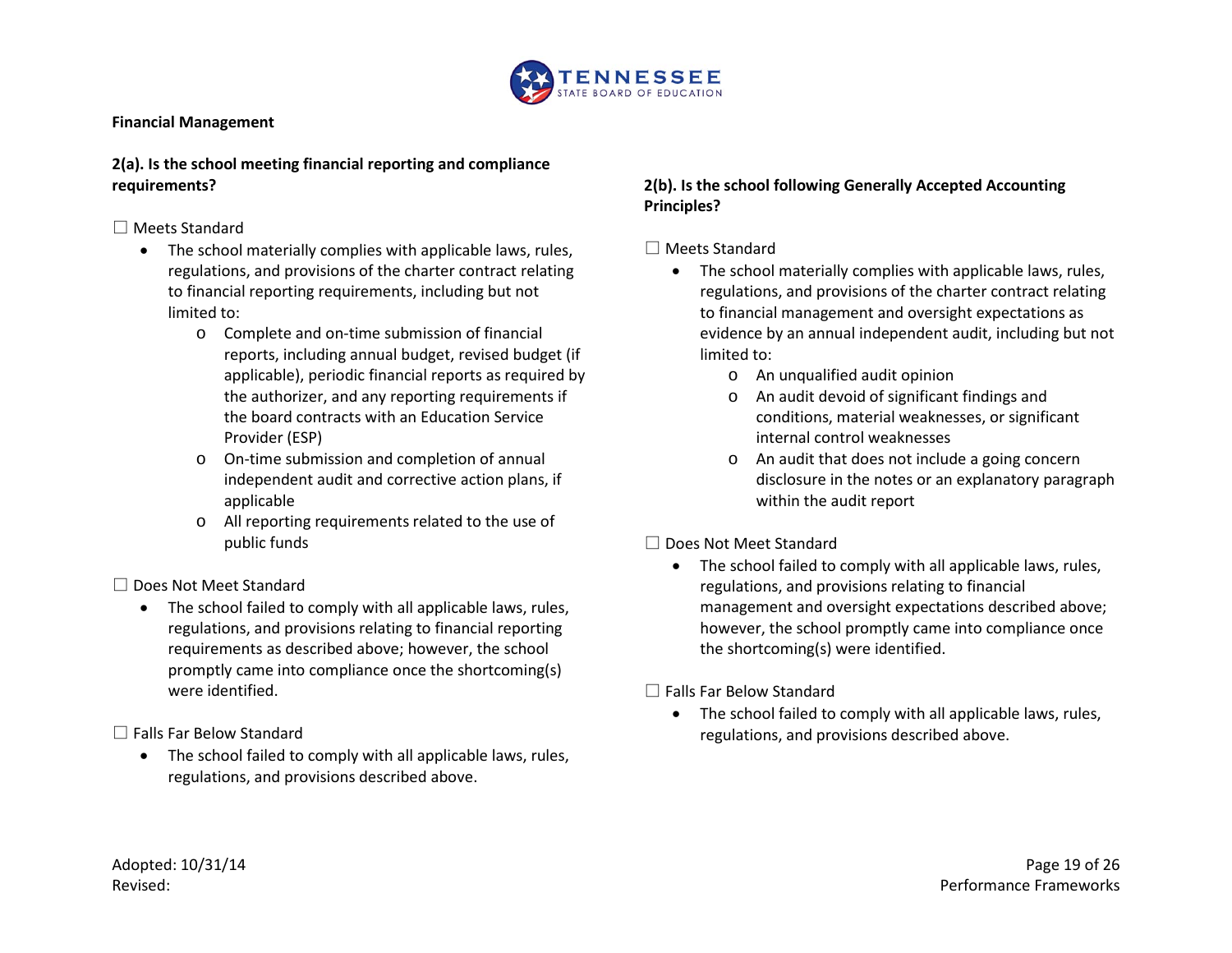

#### **2. Governance and Reporting**

#### **3(a). Is the school complying with governance requirements?**

#### □ Meets Standard

- The school materially complies with applicable laws, rules, regulations, and provisions of the charter contract relating to governance by its board, including but not limited to:
	- o Board policies, including those related to oversight of an Education Service Provider (ESP), if applicable
	- o Board bylaws
	- o State open meetings law
	- o Code of ethics
	- o Conflicts of interest
	- o Board composition and/or membership rules (e.g. requisite number of qualified teachers, ban on employees or contractors serving on the board, etc.)
	- o Compensation for attendance at meetings

# □ Does Not Meet Standard

• The school failed to comply with all applicable laws, rules, regulations, and provisions relating to governance by its board as described above; however, the school promptly came into compliance once the shortcoming(s) were identified.

# $\Box$  Falls Far Below Standard

• The school failed to comply with all applicable laws, rules, regulations, and provisions described above.

## **3(b). Is the school holding management accountable?**

# □ Meets Standard

- The school materially complies with applicable laws, rules, regulations, and provisions of the charter contract relating to oversight of school management, including but not limited to:
	- o (For Education Service Providers [ESPs]) maintaining authority over management, holding it accountable for performance as agreed under a written performance agreement, and requiring annual financial reports of the ESP
	- o (For Others) oversight of management that includes holding it accountable for performance expectations which may or may not be agreed to under a written performance agreement

# □ Does Not Meet Standard

• The school failed to comply with all applicable laws, rules, regulations, and provisions relating to oversight of school management; however, the school promptly came into compliance once the shortcoming(s) were identified.

# $\Box$  Falls Far Below Standard

• The school failed to comply with all applicable laws, rules, regulations, and provisions described above

# **3(c). Is the school complying with reporting requirements?**

#### □ Meets Standard

• The school materially complies with applicable laws, rules, regulations, and provisions of the charter contract relating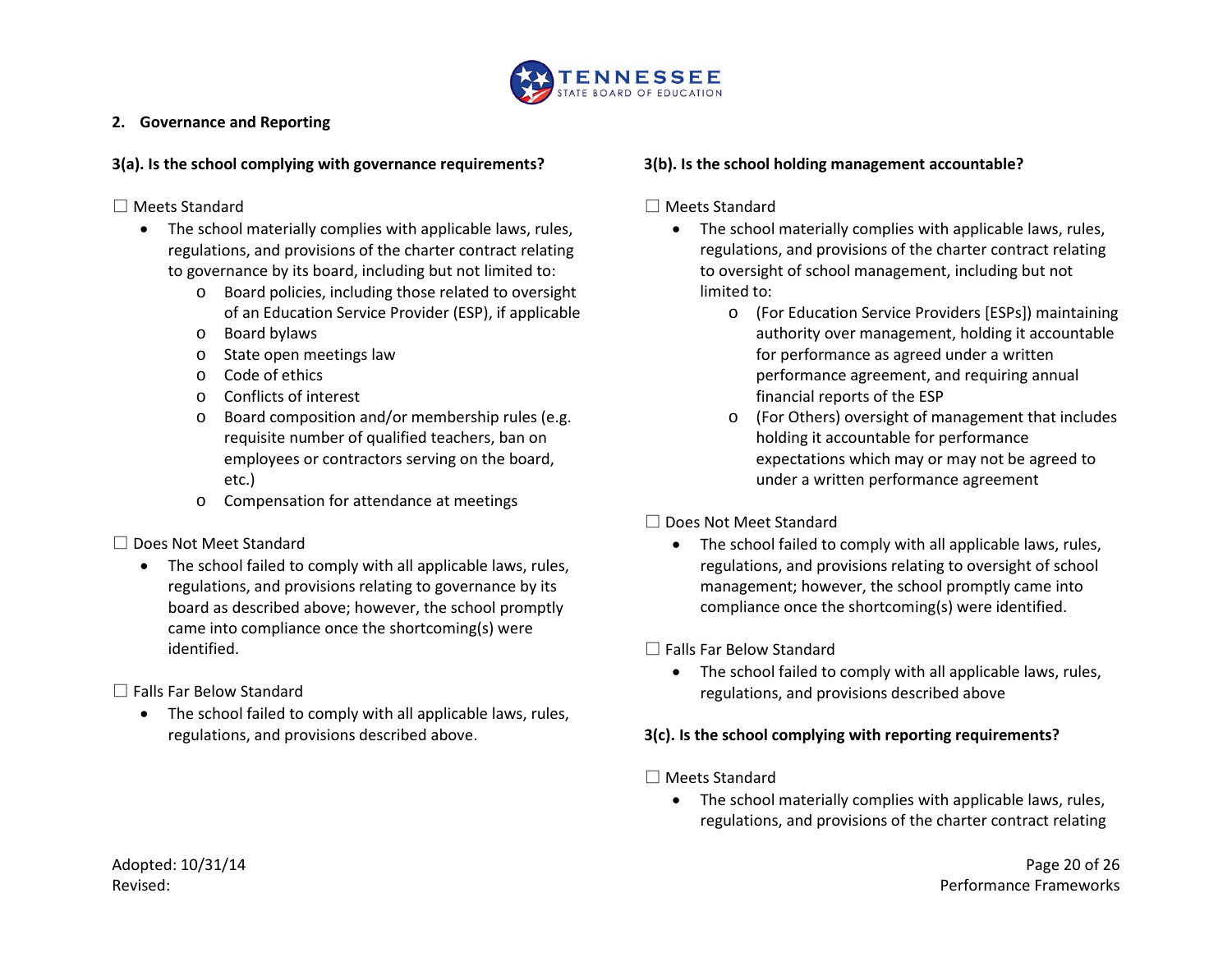

to relevant reporting requirements to the school's authorizer, State Education Agency (SEA), district education department, and/or federal authorities, including but not limited to:

- o Accountability tracking
- o Attendance and enrollment reporting
- o Compliance and oversight
- o Additional information request by authorizer
- □ Does Not Meet Standard
	- The school failed to comply with all applicable laws, rules, regulations, and provisions relating to relevant reporting requirements described above; however, the school promptly came into compliance once the shortcoming(s) were identified.

□ Falls Far Below Standard

• The school failed to comply with all applicable laws, rules, regulations, and provisions described above.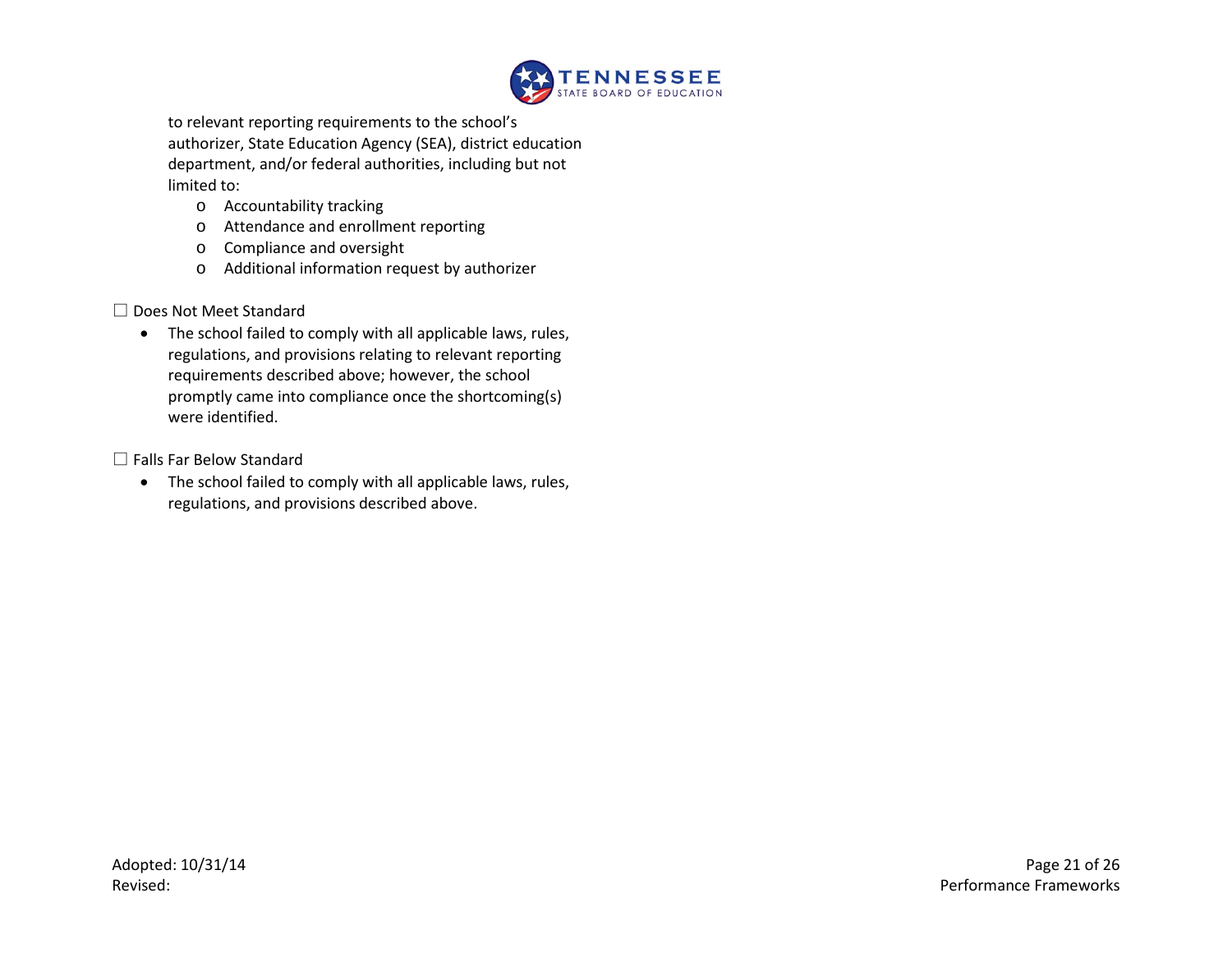

#### **3. Students and Employees**

## **4(a). Is the school protecting the rights of all students?**

## □ Meets Standard

- The school materially complies with applicable laws, rules, regulations, and provisions of the charter contract relating to the rights of students, including but not limited to:
	- o Policies and practices related to admissions, lottery, waiting lists, fair and open recruitment, and enrollment (including rights to enroll or maintain enrollment)
	- o The collection and protection of student information (that could be used in discriminatory ways or otherwise contrary to law)
	- o Due process protections, privacy, civil rights, and student liberties requirements, including First Amendment protections and the Establishment Clause restrictions prohibiting public schools from engaging in religious instruction
	- o Conduct of discipline (discipline hearings and suspension and expulsion policies and practices)

□ Does Not Meet Standard

• The school failed to comply with all applicable laws, rules, regulations, and provisions relating to the rights of students as described above; however, the school promptly came into compliance once the shortcoming(s) were identified.

□ Falls Far Below Standard

• The school failed to comply with all applicable laws, rules, regulations, and provisions described above.

## **4(b). Is the school meeting attendance goals?**

# □ Meets Standard

• The school materially complies with applicable laws, rules, regulations, and provisions of the charter contract relating to attendance goals.

# □ Does Not Meet Standard

• The school failed to comply with all applicable laws, rules, regulations, and provisions relating to attendance goals; however, the school promptly came into compliance once the shortcoming(s) were identified.

 $\Box$  Falls Far Below Standard

• The school failed to comply with all applicable laws, rules, regulations, and provisions described above.

# **4(c). Is the school meeting teacher and other staff credentialing requirements?**

□ Meets Standard

• The school materially complies with applicable laws, rules, regulations, and provisions of the charter contract (including the federal Highly Qualified Teacher and Paraprofessional requirements within Title II of the Elementary and Secondary Education Act [ESEA]) relating to state certification requirements.

□ Does Not Meet Standard

• The school failed to comply with all applicable laws, rules, regulations, and provisions relating to state certification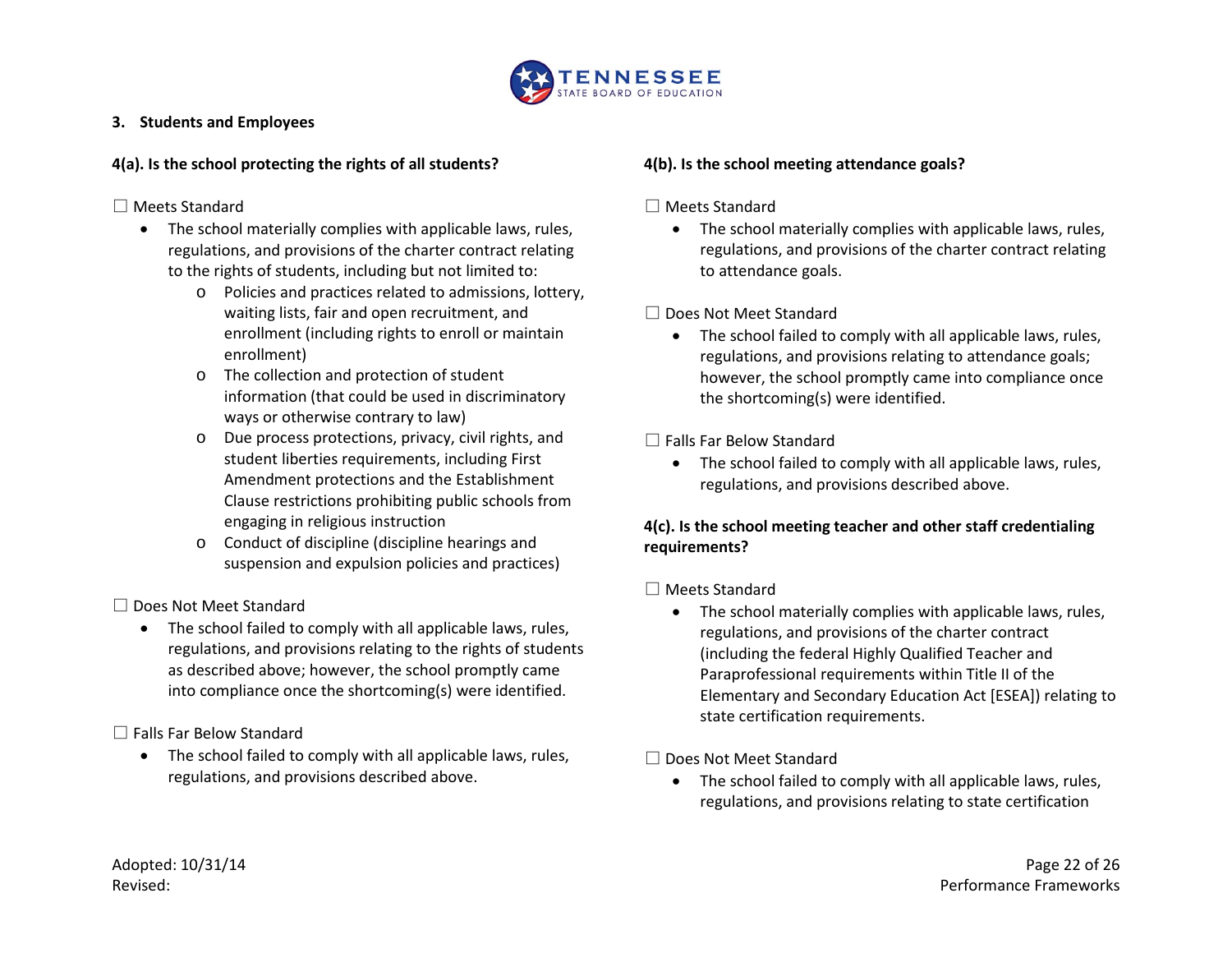

requirements; however, the school promptly came into compliance once the shortcoming(s) were identified.

## □ Falls Far Below Standard

• The school failed to comply with all applicable laws, rules, regulations, and provisions described above.

# **4(d). Is the school complying with laws regarding employee rights?**

## □ Meets Standard

• The school materially complies with applicable laws, rules, regulations, and provisions of the charter contract relating to employment considerations, including those relating to the Family Medical Leave Act, the Americans with Disabilities Act, and employment contracts. The school does not interfere with employees' rights to organize collectively or otherwise violate staff collective bargaining rights.

#### □ Does Not Meet Standard

• The school failed to comply with all applicable laws, rules, regulations, and provisions relating to employment considerations; however, the school promptly came into compliance once the shortcoming(s) were identified.

#### □ Falls Far Below Standard

• The school failed to comply with all applicable laws, rules, regulations, and provisions described above.

#### **4(e). Is the school completing required background checks?**

# □ Meets Standard

• The school materially complies with applicable laws, rules, regulations, and provisions of the charter contract relating to background checks of all applicable individuals (including staff and members of the charter community, where applicable).

# □ Does Not Meet Standard

• The school failed to comply with all applicable laws, rules, regulations, and provisions relating to background checks; however, the school promptly came into compliance once the shortcoming(s) were identified.

# □ Falls Far Below Standard

• The school failed to comply with all applicable laws, rules, regulations, and provisions described above.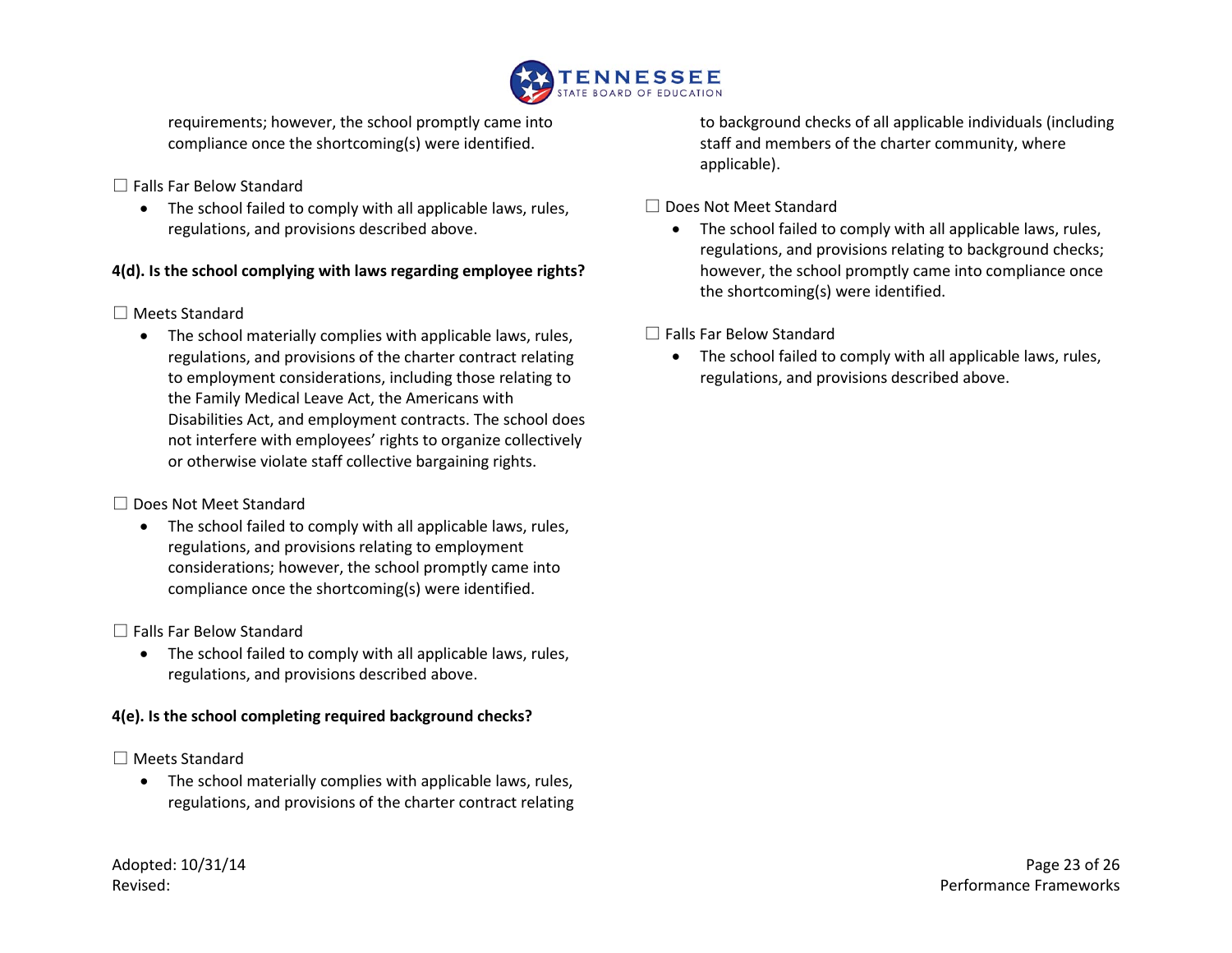

#### **4. School Environment**

#### **5(a). Is the school complying with facilities and transportation requirements?**

#### □ Meets Standard

- The school materially complies with applicable laws, rules, regulations, and provisions of the charter contract relating to the school facilities, grounds, and transportation, including but not limited to:
	- o Americans with Disabilities Act (ADA)
	- o Fire inspections and related records
	- o Viable certificate of occupancy or other required building use authorization
	- o Documentation of requisite insurance coverage
	- o Student transportation

# □ Does Not Meet Standard

• The school failed to comply with all applicable laws, rules, regulations, and provisions relating to the school facilities, grounds, and transportation as described above; however, the school promptly came into compliance once the shortcoming(s) were identified.

□ Falls Far Below Standard

• The school failed to comply with all applicable laws, rules, regulations, and provisions described above.

# **5(b). Is the school complying with health and safety requirements?**

# □ Meets Standard

• The school materially complies with applicable laws, rules, regulations, and provisions of the charter contract relating to safety and the provision of health-related services, including but not limited to:

- o Appropriate nursing services and dispensing of pharmaceuticals
- o Food service requirements
- o Other district services, if applicable

# □ Does Not Meet Standard

• The school failed to comply with all applicable laws, rules, regulations, and provisions relating to safety and the provision of health-related services as described above; however, the school promptly came into compliance once the shortcoming(s) were identified.

 $\Box$  Falls Far Below Standard

• The school failed to comply with all applicable laws, rules, regulations, and provisions described above.

# **5(c). Is the school handling information appropriately?**

# □ Meets Standard

- The school materially complies with applicable laws, rules, regulations, and provisions of the handling of information, including but not limited to:
	- o Maintaining the security of and providing access to student records under the Family Educational Rights and Privacy Act and other applicable authorities
	- o Accessing documents maintained by the school under the state's Freedom of Information law and other applicable authorities
	- o Transferring of student records
	- Proper and secure maintenance of testing materials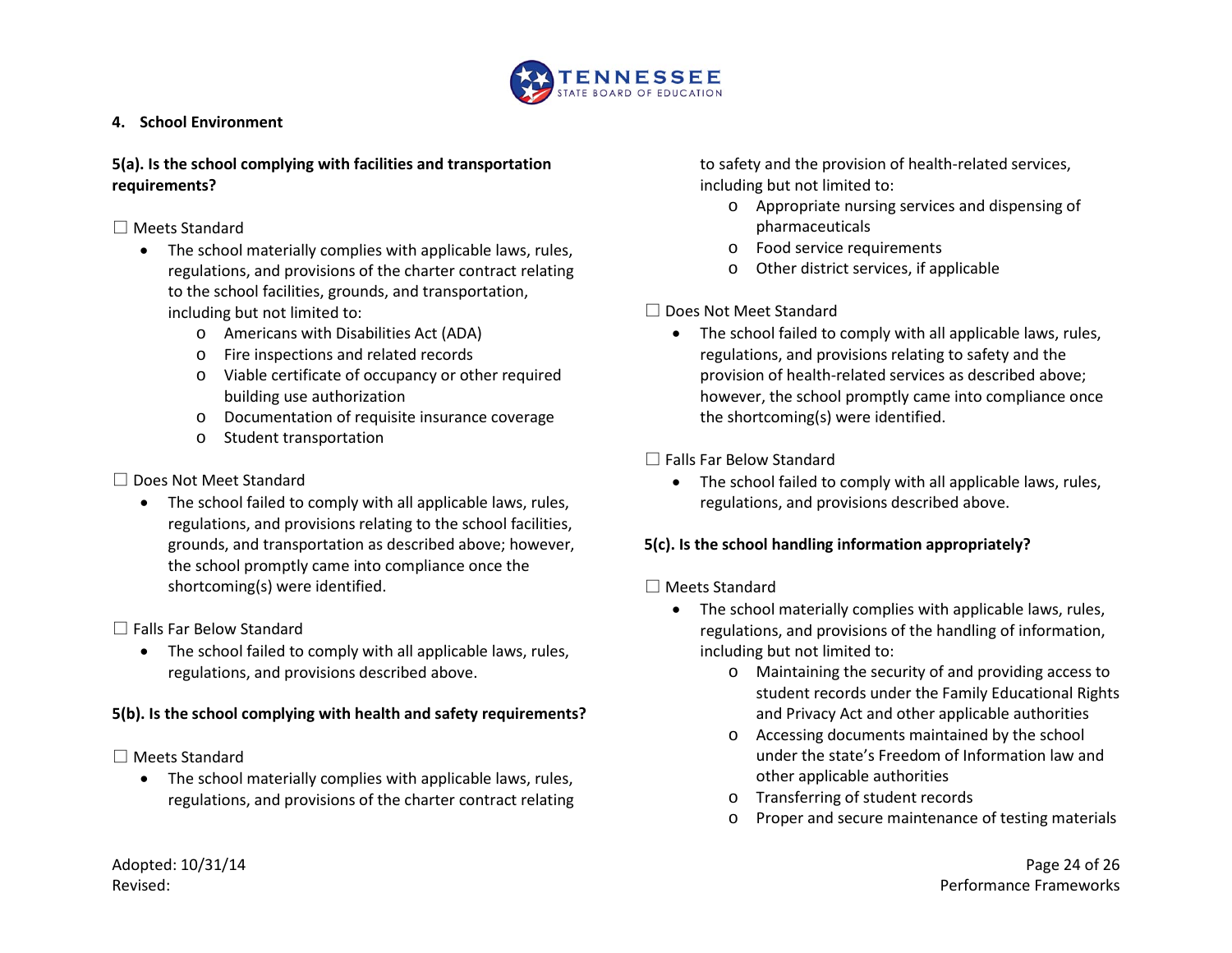

□ Does Not Meet Standard

• The school failed to comply with all applicable laws, rules, regulations, and provisions relating to the handling of information as described above; however, the school promptly came into compliance once the shortcoming(s) were identified.

□ Falls Far Below Standard

• The school failed to comply with all applicable laws, rules, regulations, and provisions described above.